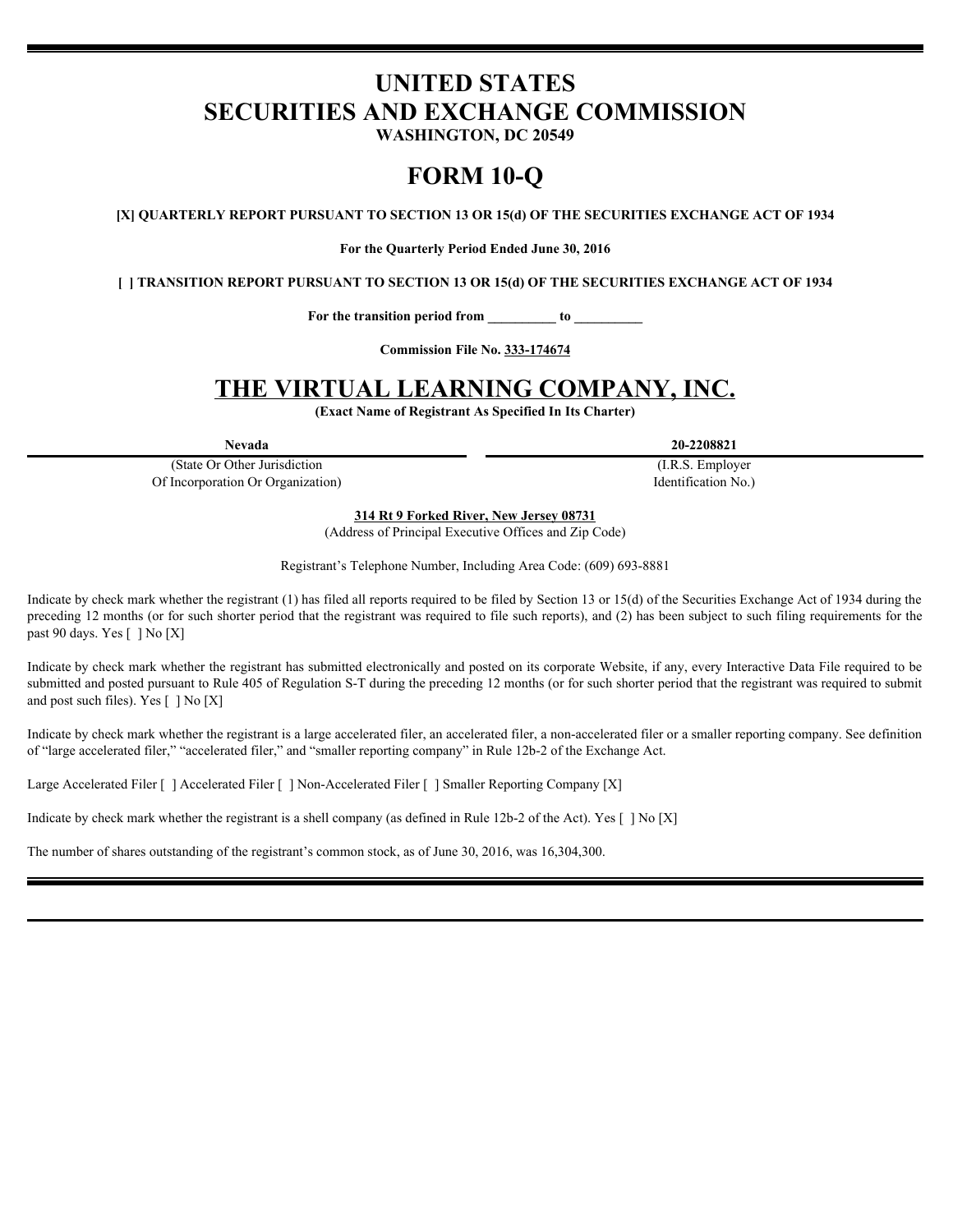# **TABLE OF CONTENTS**

| <b>PART I. FINANCIAL INFORMATION</b>                                                          | 3 <sup>1</sup>  |
|-----------------------------------------------------------------------------------------------|-----------------|
| <b>ITEM 1. FINANCIAL STATEMENTS</b>                                                           | $\overline{3}$  |
| <b>Balance Sheets</b>                                                                         | 3 <sup>7</sup>  |
| <b>Statements of Operations and Comprehensive Income (Loss)</b>                               | $4 - 5$         |
| <b>Statements of Cash Flows</b>                                                               | 6               |
| <b>Notes to Financial Statements</b>                                                          | $7\overline{ }$ |
| ITEM 2. MANAGEMENT'S DISCUSSION AND ANALYSIS OF FINANCIAL CONDITION AND RESULTS OF OPERATIONS | 18              |
| ITEM 3. QUANTITATIVE AND QUALITATIVE DISCLOSURES ABOUT MARKET RISKS                           | 23              |
| <b>ITEM 4. CONTROLS AND PROCEDURES</b>                                                        | 23              |
| <b>PART II. OTHER INFORMATION</b>                                                             | 23              |
| <b>ITEM 1. LEGAL PROCEEDINGS</b>                                                              | 23              |
| ITEM 2. UNREGISTERED SALES OF EQUITY SECURITIES AND USE OF PROCEEDS                           | 23              |
| ITEM 3. DEFAULTS UPON SENIOR SECURITIES AND CONVERTIBLE NOTES                                 | 23              |
| ITEM 4. SUBMISSION OF MATTERS TO A VOTE OF SECURITY HOLDERS                                   | 24              |
| <b>ITEM 5. OTHER INFORMATION</b>                                                              | 24              |
| <b>ITEM 6. EXHIBITS</b>                                                                       | 24              |
| <b>SIGNATURES</b>                                                                             | 25              |
| 2                                                                                             |                 |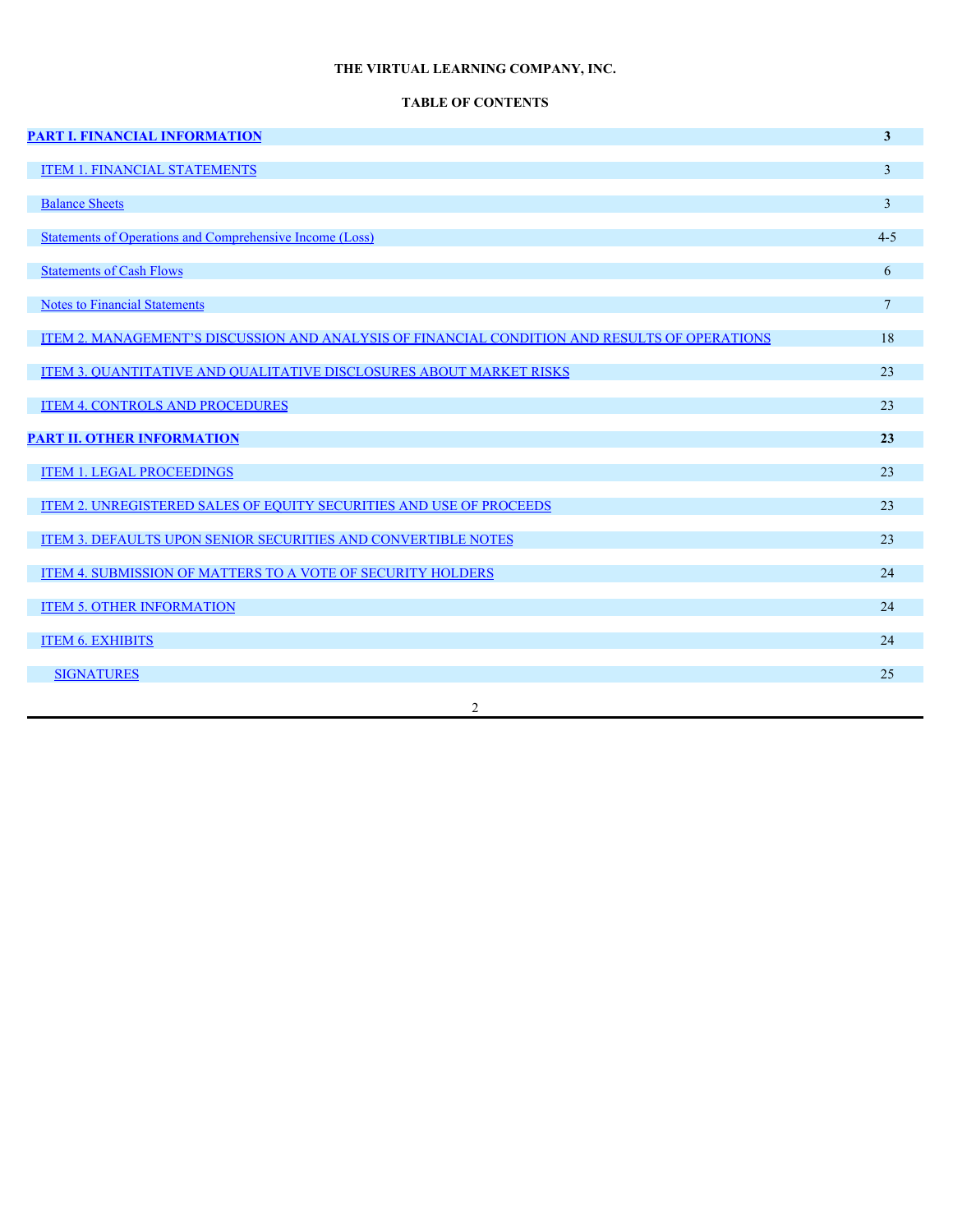# **PART I - FINANCIAL INFORMATION**

## **ITEM 1. Financial Statements.**

# THE VIRTUAL LEARNING COMPANY, INC.

## **BALANCE SHEETS**

|                                                                                         |               | June 30, 2016<br>Unaudited |              | December 31, 2015 |  |  |
|-----------------------------------------------------------------------------------------|---------------|----------------------------|--------------|-------------------|--|--|
| <b>ASSETS</b>                                                                           |               |                            |              |                   |  |  |
| <b>CURRENT ASSETS</b>                                                                   |               |                            |              |                   |  |  |
| Cash and cash equivalents                                                               | <sup>\$</sup> | 893                        | <sup>S</sup> | 2,298             |  |  |
|                                                                                         |               |                            |              |                   |  |  |
| <b>OTHER ASSETS</b>                                                                     |               |                            |              |                   |  |  |
| Capitalized curriculum development costs                                                |               | 35,934                     |              | 51,334            |  |  |
|                                                                                         |               |                            |              |                   |  |  |
| Total assets                                                                            |               | 36,827                     |              | 53,632            |  |  |
|                                                                                         |               |                            |              |                   |  |  |
| LIABILITIES AND STOCKHOLDERS' DEFICIENCY                                                |               |                            |              |                   |  |  |
| <b>CURRENT LIABILITIES</b>                                                              |               |                            |              |                   |  |  |
| Accounts payable and accrued expenses                                                   | <sup>S</sup>  | 25,014                     | <sup>S</sup> | 15,500            |  |  |
| Convertible Notes Payable, net of unamortized debt discounts of \$0 and \$4,166,        |               |                            |              |                   |  |  |
| respectively, and accrued interest                                                      |               | 61,623                     |              | 53,706            |  |  |
| Corporate State taxes payable                                                           |               | 640                        |              | 640               |  |  |
| Officer's loan payable                                                                  |               | 11,525                     |              | 14,525            |  |  |
| Total current liabilities                                                               |               | 98,802                     |              | 84,371            |  |  |
|                                                                                         |               |                            |              |                   |  |  |
| STOCKHOLDERS' DEFICIENCY                                                                |               |                            |              |                   |  |  |
| Preferred stock; 5,000,000 shares authorized, \$.001 par value, as of June 30, 2016 and |               |                            |              |                   |  |  |
| December 31, 2015, there are no shares outstanding                                      |               |                            |              |                   |  |  |
|                                                                                         |               |                            |              |                   |  |  |
| Common stock; 70,000,000 shares authorized, \$.001 par value, as of June 30, 2016 and   |               |                            |              |                   |  |  |
| December 31, 2015, there are 16,304,300 shares outstanding                              |               | 16,304                     |              | 16,304            |  |  |
| Additional paid-in capital                                                              |               | 1,305,513                  |              | 1,305,513         |  |  |
| Accumulated deficit                                                                     |               | (1,383,792)                |              | (1,352,556)       |  |  |
| Net stockholders' deficiency                                                            |               |                            |              |                   |  |  |
|                                                                                         |               | (61, 975)                  |              | (30, 739)         |  |  |
| Total liabilities and stockholders' deficiency                                          |               | 36,827                     |              | 53,632            |  |  |
|                                                                                         |               |                            |              |                   |  |  |
| 3                                                                                       |               |                            |              |                   |  |  |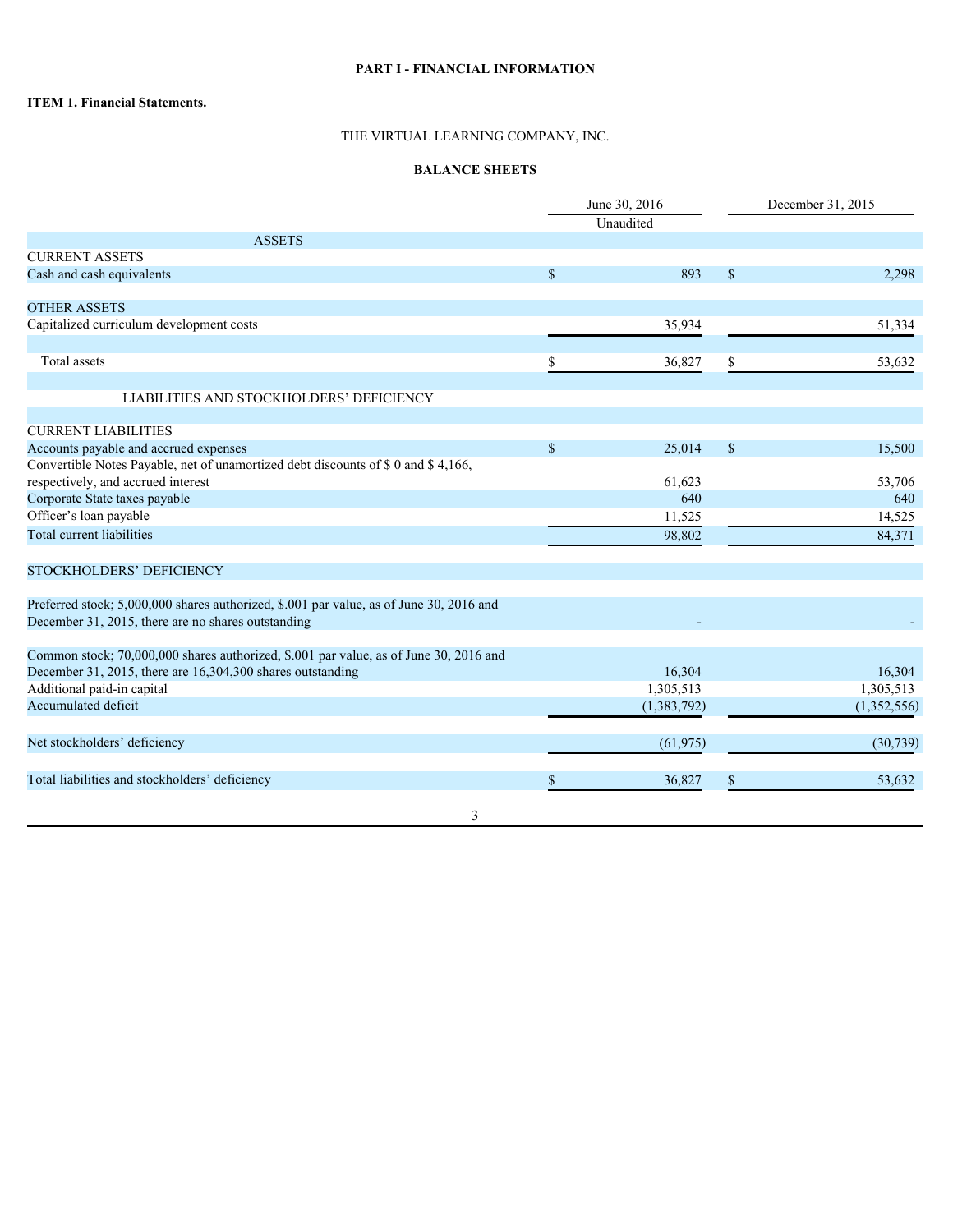# **STATEMENTS OF OPERATIONS Unaudited**

|                                             |               | Six months ended<br>June 30, 2016 | Six months ended<br>June 30, 2015 |            |  |
|---------------------------------------------|---------------|-----------------------------------|-----------------------------------|------------|--|
| Revenue                                     | -SS           | 2,579                             | <sup>S</sup>                      | 55         |  |
| <b>Operating Expenses</b>                   |               |                                   |                                   |            |  |
| Selling, general and administrative         |               | 10,499                            |                                   | 27,171     |  |
| Issuance of common stock for legal services |               |                                   |                                   | 40,000     |  |
| Depreciation and amortization               |               | 15,400                            |                                   | 16,400     |  |
| Total operating expenses                    |               | 25,899                            |                                   | 83,571     |  |
| Loss from operations                        |               | (23, 320)                         |                                   | (83, 516)  |  |
| Other deductions:                           |               |                                   |                                   |            |  |
| Amortization of debt discounts              |               | 4,166                             |                                   | 24,167     |  |
| Interest expense                            |               | 3,750                             |                                   | 3,160      |  |
| Total other deductions                      |               | 7,916                             |                                   | 27,327     |  |
| Net loss                                    |               | (31,236)                          |                                   | (110, 843) |  |
| Basic and diluted loss per common share     | $\mathcal{S}$ | (.00)                             | $\sqrt{S}$                        | (.01)      |  |
| Weighted average shares outstanding         |               | 16,304,300                        |                                   | 16,202,625 |  |
|                                             |               |                                   |                                   |            |  |

*The accompanying notes are an integral part of these financial statement*

4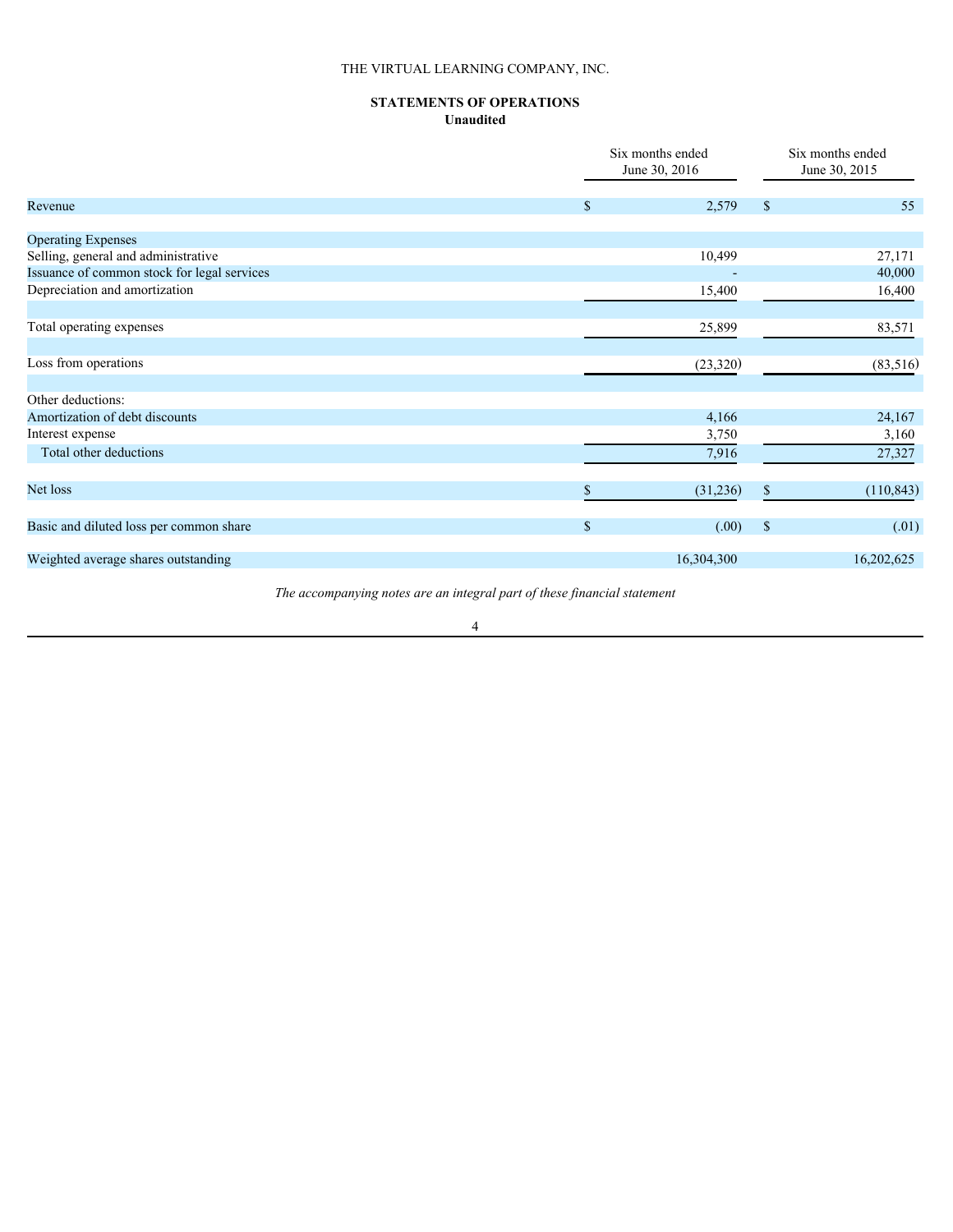# **STATEMENTS OF OPERATIONS Unaudited**

|                                             |               | Three months ended<br>June 30, 2016 | Three months ended<br>June 30, 2015 |  |  |
|---------------------------------------------|---------------|-------------------------------------|-------------------------------------|--|--|
| Revenue                                     | <sup>\$</sup> | 12                                  | 15<br><sup>\$</sup>                 |  |  |
| <b>Operating Expenses</b>                   |               |                                     |                                     |  |  |
| Selling, general and administrative         |               | 6,858                               | 2,286                               |  |  |
| Issuance of common stock for legal services |               |                                     | $\overline{\phantom{0}}$            |  |  |
| Depreciation and amortization               |               | 7,700                               | 8,200                               |  |  |
| Total operating expenses                    |               | 14,558                              | 10,486                              |  |  |
| Loss from operations                        |               | (14, 546)                           | (10, 471)                           |  |  |
| Other deductions:                           |               |                                     |                                     |  |  |
| Amortization of debt discounts              |               | 1,666                               | 10,834                              |  |  |
| Interest expense                            |               | 1,875                               | 1,660                               |  |  |
| Total other deductions                      |               | 3,541                               | 12,494                              |  |  |
| Net loss                                    |               | (18,087)                            | (22,965)<br>S.                      |  |  |
|                                             |               |                                     |                                     |  |  |
| Basic and diluted loss per common share     |               | (.00)                               | (.00)<br>$\mathbf{s}$               |  |  |
| Weighted average shares outstanding         |               | 16,304,300                          | 16,303,150                          |  |  |
|                                             |               |                                     |                                     |  |  |

*The accompanying notes are an integral part of these financial statement*

5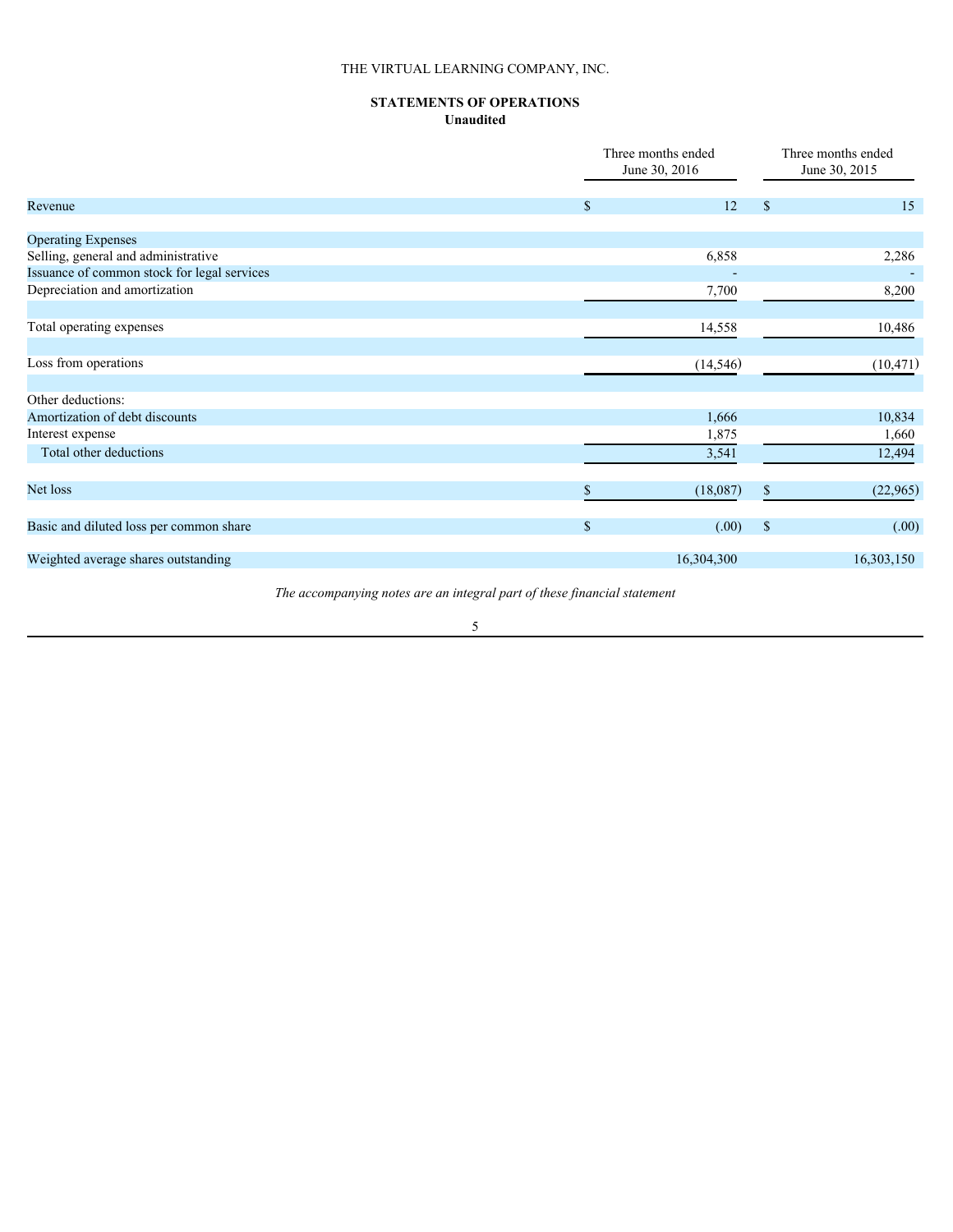### **STATEMENTS OF CASH FLOWS Unaudited**

|                                                                                              | For the<br>Six months ended<br>June 30, 2016 |          |              | For the<br>Six months ended<br>June 30, 2015 |  |  |
|----------------------------------------------------------------------------------------------|----------------------------------------------|----------|--------------|----------------------------------------------|--|--|
| OPERATING ACTIVITIES                                                                         |                                              |          |              |                                              |  |  |
| Net loss                                                                                     |                                              | (31,236) | -S           | (110, 843)                                   |  |  |
| Adjustments to reconcile net loss to net cash provided (used) in operating activities:       |                                              |          |              |                                              |  |  |
| Depreciation and amortization                                                                |                                              | 15,400   |              | 16,400                                       |  |  |
| Amortization of debt discounts                                                               |                                              | 4,166    |              | 24,167                                       |  |  |
| Issuance of common stock for legal services                                                  |                                              |          |              | 40,000                                       |  |  |
| Changes in operating assets and liabilities:                                                 |                                              |          |              |                                              |  |  |
| Accounts payable and accrued expenses                                                        |                                              | 13,265   |              | 11,160                                       |  |  |
| Net cash provided (used) in operating activities                                             |                                              | 1,595    |              | (19,116)                                     |  |  |
| <b>INVESTING ACTIVITIES</b>                                                                  |                                              |          |              |                                              |  |  |
| Property and equipment                                                                       |                                              |          |              |                                              |  |  |
| <b>FINANCING ACTIVITIES</b>                                                                  |                                              |          |              |                                              |  |  |
| Proceeds from Convertible notes payable                                                      |                                              |          |              | 10,000                                       |  |  |
| Proceeds from sale of common stock                                                           |                                              |          |              | 1,050                                        |  |  |
| Proceeds from officer loan payable                                                           |                                              |          |              | 10,438                                       |  |  |
| Repayments of officer loan payable                                                           |                                              | (3,000)  |              | (14, 551)                                    |  |  |
|                                                                                              |                                              |          |              |                                              |  |  |
| Net cash provided (used) by financing activities                                             |                                              | (3,000)  |              | 6,937                                        |  |  |
| NET (DECREASE) IN CASH                                                                       |                                              | (1,405)  |              | (12, 179)                                    |  |  |
|                                                                                              |                                              |          |              |                                              |  |  |
| CASH BALANCE, BEGINNING OF PERIOD                                                            |                                              | 2,298    |              | 26,773                                       |  |  |
| CASH BALANCE, END OF PERIOD                                                                  |                                              | 893      |              | 14,594                                       |  |  |
|                                                                                              |                                              |          |              |                                              |  |  |
| Supplemental Disclosures of Cash Flow Information:                                           |                                              |          |              |                                              |  |  |
| Interest expense paid                                                                        | \$                                           |          | $\mathbb{S}$ |                                              |  |  |
| Income taxes paid                                                                            | \$                                           |          | $\mathbb{S}$ |                                              |  |  |
| Non-Cash Investing and Financing Activities:                                                 |                                              |          |              |                                              |  |  |
| Issuance of common stock in connection with the sale of Convertible notes payable charged to |                                              |          |              |                                              |  |  |
| debt discounts                                                                               | S                                            |          | \$           | 50,000                                       |  |  |
| Cancellation of common stock issued in 2009 for capitalized curriculum development costs     |                                              |          | $\mathbf S$  | (4, 333)                                     |  |  |

*The accompanying notes are an integral part of these financial statements*

# 6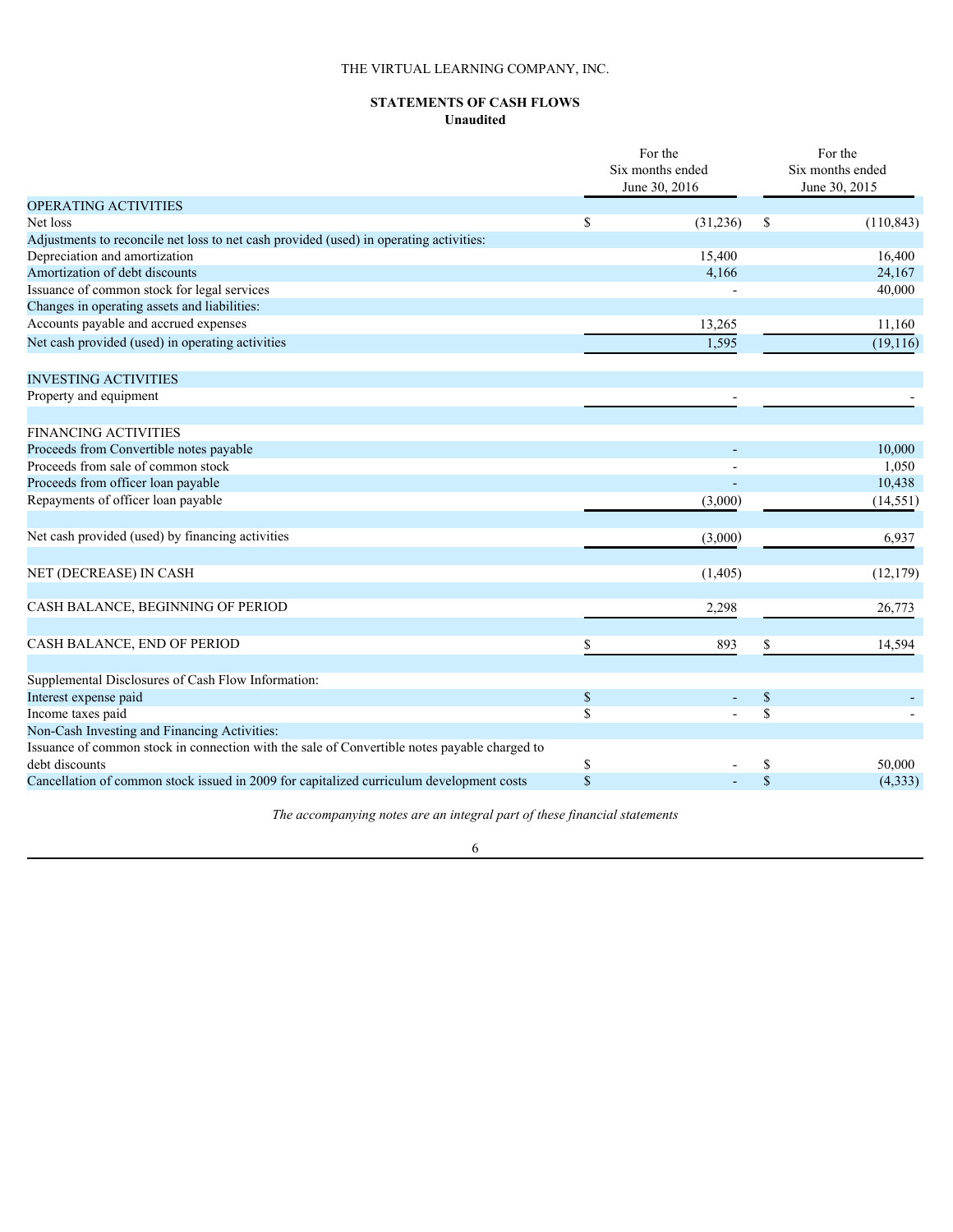## **THE VIRTUAL LEARNING COMPANY, INC. NOTES TO THE FINANCIAL STATEMENTS For the six months ended June 30, 2016 Unaudited**

#### **Note 1 - Significant Accounting Policies and Basis of Presentation**

#### **Basis of Presentation**

The accompanying unaudited financial statements have been prepared in accordance with accounting principles generally accepted in the United States of America and the rules and regulations of the United States Securities and Exchange Commission for interim financial information and with the instructions to Form 10-Q and Article 8 of Regulation S-X. Accordingly, they may not include all the information and footnotes necessary for a comprehensive presentation of financial position, results of operations or cash flows. It is management's opinion, however, that all material adjustments (consisting of normal recurring adjustments) have been made which are necessary for a fair financial statement presentation. VIER VIRTUAL LEARNING COMPANY, INC.<br>
SOTES TO THE FINANCIAL STATTEMENTS<br>
The months end of the subscription of the subscription of the months of the months of the subscription of the subscription<br>
Hash of Presentation<br>
Has The Control Accounting Policies and Basis of Presentation<br>
Estis of Presentation<br>
The accompany product information and Basis of Presentation<br>
The accompany product States of America Control States from the accordance with

The unaudited interim financial statements should be read in conjunction with the Company's Annual Report filed on Form 10-K for the year ended December 31, 2015, which contains the audited financial statements and notes thereto, together with Management's Discussion and Analysis of Financial Condition and Results of Operations, for the year ended December 31, 2015.

#### Nature of Operations

The Virtual Learning Company, Inc. ("Virtual Learning") was incorporated on January 6, 2009 as a Nevada corporation with 75,000,000 shares of capital stock authorized, of which 70,000,000 shares are common shares (\$.001 par value), and 5,000,000 shares are preferred shares (\$.001 par value).

practice, assessments, and productivity tools that improve the performance of educators and students via proprietary web-based platforms at www.mathisbasic.com , www.scienceisbasic.com and www.readingisbasic.com.

Virtual Learning is also a producer of a series of practice workbooks published on CD, DVD formatted disc and USB Drives and in the ePub format which has been sold through Barnes and Noble's Nook and Amazon's Kindle commencing in 2012.

#### **Basis of Presentation/Going Concern**

contemplate continuation of Virtual Learning as a going concern.

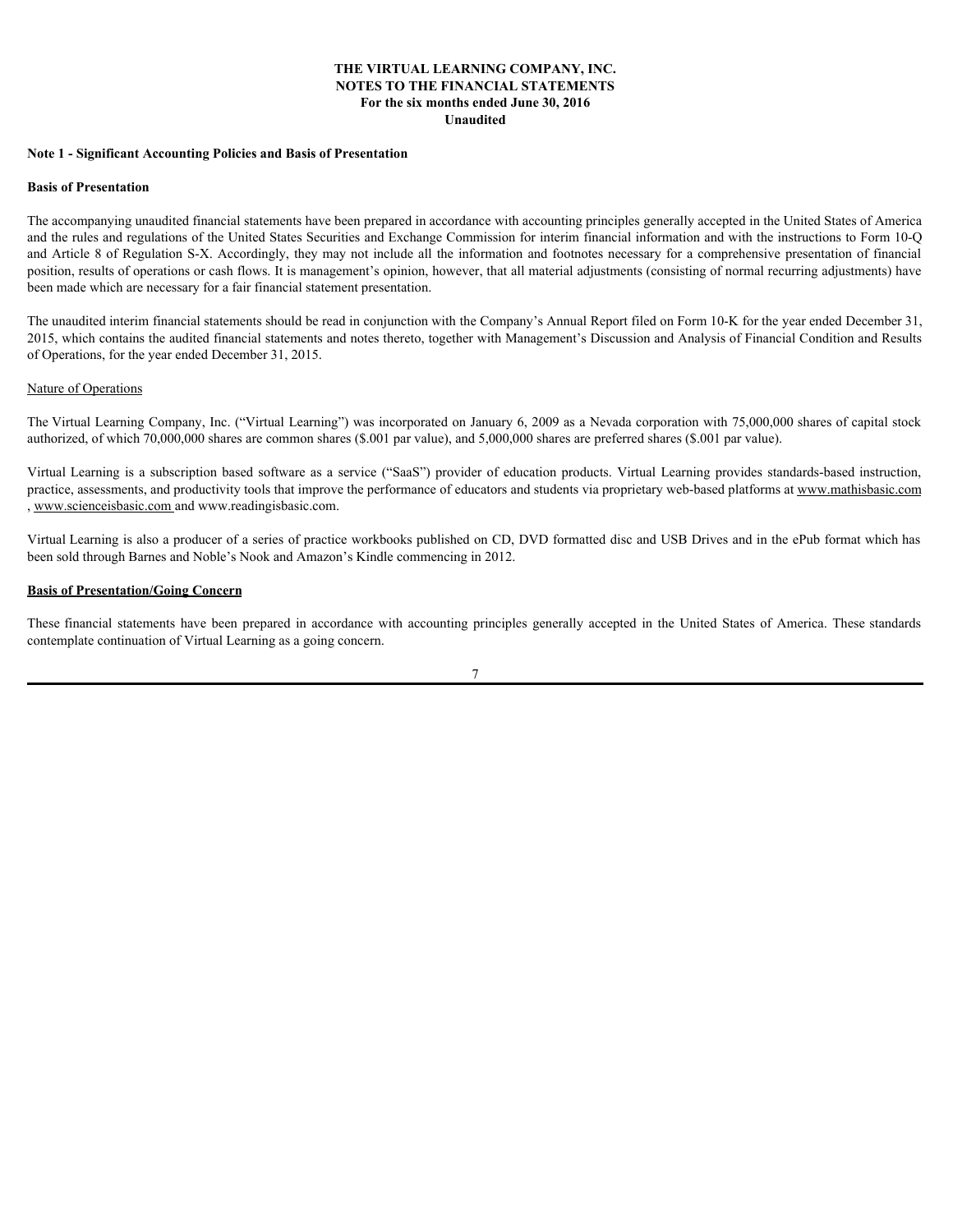As of June 30, 2016, Virtual Learning had \$893 cash and negative working capital of \$97,909. For the six months ended June 30, 2016 and 2015, Virtual Learning had revenues of \$2,579 and \$55, respectively, and sustained net losses of \$31,236 and \$110,843, respectively. These factors raise substantial doubt about Virtual Learning's ability to continue as a going concern. Virtual Learning has also unamortized capitalized stock-based and contributed curriculum development costs of \$35,934 as of June 30, 2016. The recovery of these asset costs and continuation of future operations will be dependent upon Virtual Learning's ability to obtain additional debt or equity capital and its ability to generate revenues sufficient to continue pursuit of its business purposes. Virtual Learning is actively seeking financing to fund future operations. As of June 30, 2016, Virtual Learning had \$893 cash and negative working capital of \$97,909. For the six months ended June 30, 2016 and 2015, Virtual Learning had revenues of \$2,579 and \$55, respectively, and sustained net As of June 30, 2016, Virtual Learning had \$893 cash and negative working capital of \$97,909. For the six months ended June 30, 2016 and 2015, Virtual Learning<br>had revenues of \$2,579 and \$55, respectively, and sustained net As of June 30, 2016, Virtual Learning had \$893 cash and negative working capital of \$97,909. For the six months ended June 30, 2016 and 2015, Virtual Learning had 555, respectively, and stistanical end tosses of \$31,236 an As of June 30, 2016, Virtual Learning bad \$893 cash and negative working capital of \$97,000. For the six months ended June 30, 2016 and 2015, Virtual Learning's abilita that even<br>the among's ability to continue as a going As of June 30, 2016. Vrtual Learning ind \$897 cash and negative working capital of \$97,909. For the six menting cade and and and 50.200 and 2018. Sepectrical and contrained and and anounce of \$2.579 and 3110. Learning 5 ab As of Jure 30, 2016, Virtual Learning bad \$893 cash and negative working sapital of \$97,909. For the six nonths casked June 30, 2016 and 2015, Virtual Learning-<br>Interference is 15,259 and \$55, espectroly, and sustained re

marketing of its products, and the need to obtain adequate additional capital necessary to fund future operations.

include any adjustments relating to the recoverability of recorded asset amounts that might be necessary from an unfavorable resolution of this uncertainty.

#### **Property and Equipment**

Property and equipment is presented at stated value upon contribution or at the cost of acquisition. Depreciation is provided using the straight-line method over an estimated useful life of five years. Repairs and maintenance costs are expensed as incurred, and renewals and betterments are capitalized.

#### **Use of Estimates**

The preparation of financial statements in conformity with accounting principles .generally accepted in the United States of America requires management to make materially from these estimates.

uncollectible accounts receivable, the need for recognition of an impairment allowance for capitalized curriculum development costs, useful lives of intangible assets and property and equipment, deemed value of common stock for the purpose of determining stock-based compensation, and income taxes, among others. Management bases its estimates on historical experience and on various other assumptions that are believed to be reasonable, the results of which form the basis for making judgments about the carrying values of assets and liabilities.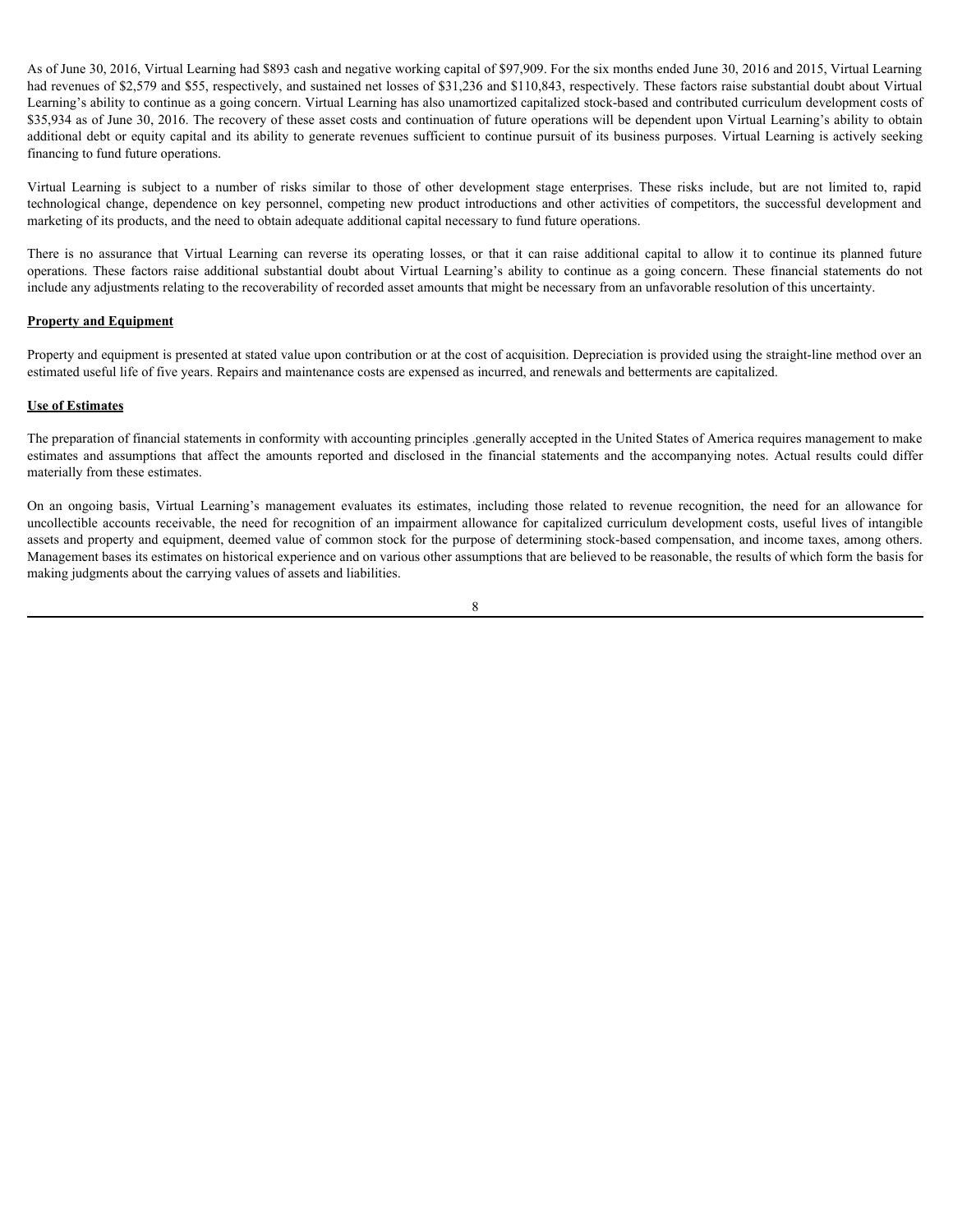Virtual Learning's management (board of directors) determines the value assigned to shares of common stock in the absence of a public market for these shares.

## **Fair Value of Financial Instruments**

participants on the measurement date. In determining fair value, GAAP establishes a three-level hierarchy used in measuring fair value, as follows:

● Level 1 inputs are quoted prices available for identical assets and liabilities in active markets.

Virtual Learning's management (board of directors) determines the value assigned to shares of common stock in the absence of a public market for these shares.<br> **Fair Value of Financial Instruments**<br>
Fair value is defined a ● Level 2 inputs are observable for the asset or liability, either directly or indirectly, including quoted prices for similar assets and liabilities in active markets or other inputs that are observable or can be corroborated by observable market data.

● Level 3 inputs are less observable and reflect our own assumptions.

Our financial instruments consist of cash and cash equivalents, accounts payable and accrued expenses and convertible notes payable and accrued interest. The carrying amount of cash and cash equivalents and accounts payable and accrued expenses approximates fair value because of their short maturities. The carrying value of the convertible notes payable and accrued interest approximates fair value based on the value of comparable financial instruments with similar terms. We may adjust the carrying amount of certain nonfinancial assets to fair value on a non-recurring basis when they are impaired. No such adjustments were made for the six months ended June 30, 2016 and 2015.

#### **Capitalized Curriculum Development Costs**

Virtual Learning internally develops curriculum, which is primarily provided as web content and accessed via the Internet. Virtual Learning also creates textbooks and other offline materials.

Virtual Learning capitalizes curriculum development costs incurred during the application development stage in accordance with accounting principles generally accepted in the United States of America. These principles provide guidance for the treatment of costs associated with computer software development and defines those costs to be capitalized and those to be expensed. Costs that qualify for capitalization are external direct costs, payroll, and payroll-related expenses. Costs related to general and administrative functions are not capitalized and are expensed as incurred. Virtual Learning capitalizes curriculum development costs when the projects under development reach technological feasibility. Many of our new courses are leveraged off proven delivery platforms and are primarily content, which has no technological hurdles. As a result, a significant portion of our courseware development costs qualify for capitalization due to the concentration of our development efforts on the content of the courseware.

Technological feasibility is established when we have completed all planning, designing, coding, and testing activities necessary to establish that a course can be produced to meet its design specifications. Capitalization ends when a course is available for general release to our customers, at which time amortization of the capitalized costs begins. The period of time over which these development costs will be amortized is generally five years. This is consistent with the capitalization period used by others in our industry and corresponds with our product development lifecycle.

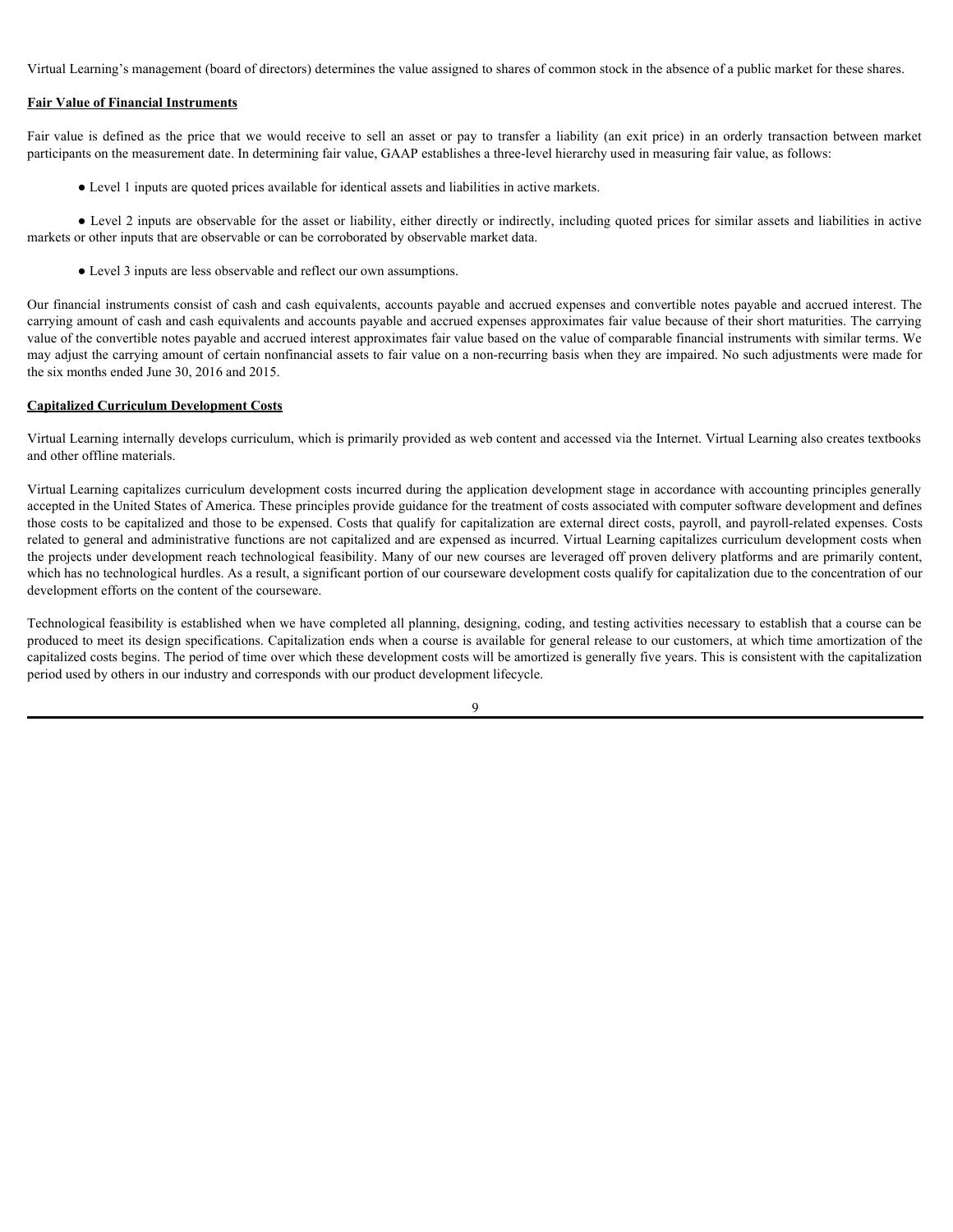## **Cash and Cash Equivalents**

All liquid investments with stated maturities of three months or less from date of purchase are classified as cash equivalents; all liquid investments with stated maturities of greater than three months are classified as short-term investments.

## **Revenue Recognition**

Revenue is recognized when all of the following conditions are satisfied: there is persuasive evidence of an arrangement, the customer has access to full use of the product, the collection of the fees is reasonably assured, and the amount of the fees to be paid by the customer is fixed or determinable.

persuasive evidence of an arrangement, the customer has access to full use of the product, the collection of the fees is reasonably assured, and the amount of the fees to be paid by the customer is fixed or determinable.

Cash and Cash Equivalents<br>All liquid investments with stated maturities of three months or less from date of purchase are classified as cash equivalents; all liquid investments with stated<br>maturities of greater than these **Cash and Cash Equivalents**<br>All liquid investments with stated maturities of three months or less from date of purchase are classified as cash equivalents; all liquid investments with stated<br>maturities of greater than thre average subscription term is twelve (12) months for our products, and all subscriptions are on a non-cancelable basis. When additional months are offered as a **Cush and Cash Equivalents**<br>All liquid investments with stated maturities of three months or less from date of purchase are classified as cash equivalents; all liquid investments with stated<br>maturities of greater than ther functionality with each release at no additional cost.

Although our membership contracts are generally non-cancelable, customers have the right to cancel their contracts by providing prior written notice to us of their intent to cancel the remainder of the contract term. In the event a customer cancels their contract, they are not entitled to a refund for prior services we have provided to them.

Customer support is provided to customers following the sale at no additional charge and at a minimal cost per call.

Virtual Learning does not incur significant up-front costs related to providing its products and services and therefore does not defer any expenses.

Revenue from the sale of CD's or DVD's and other materials is recognized when shipped or available to the customer in a downloadable format.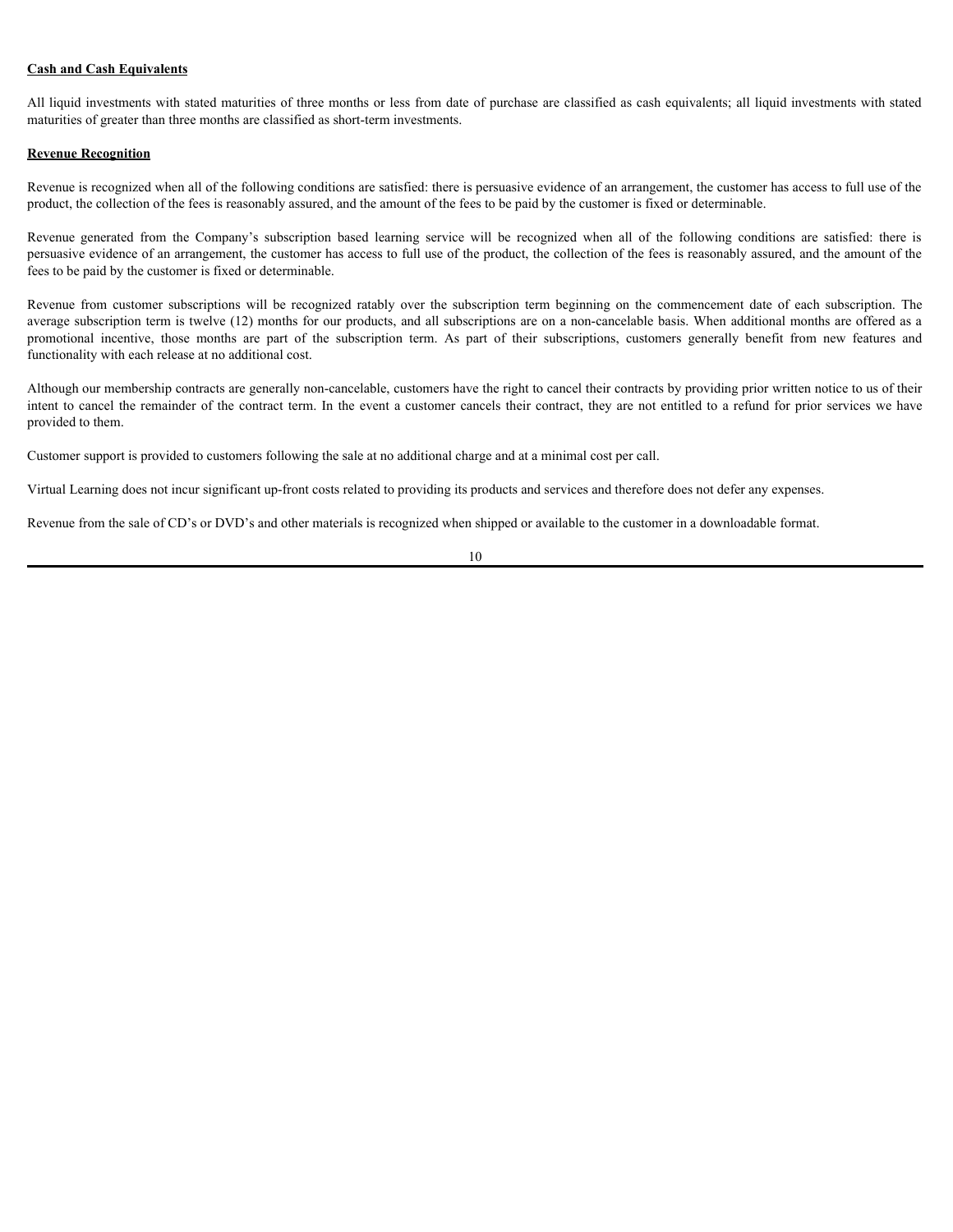During the six months ended June 30, 2016, the Company reported consulting revenues in the amount of \$ 2,558 from an affiliate of an entity that has loaned the Company \$25,000.

## **Income Taxes**

Virtual Learning accounts for income taxes using the asset and liability method. Deferred tax assets and liabilities are recognized for the future tax consequences attributable to differences between the carrying amounts of assets and liabilities for financial reporting purposes and the amounts used for income tax reporting During the six months ended June 30, 2016, the Company reported consulting revenues in the amount of \$ 2,558 from an affiliate of an entity that has loaned the<br>Company \$25,000.<br>Urrual Learning accounts for income taxes usi differences are expected to be recovered or settled. The effect on deferred tax assets and liabilities of a change in tax rates is recognized in the provision for income tax in the statements of operations. Virtual Learning evaluates the probability of realizing the future benefits of its deferred tax assets and provides a valuation allowance when realization of the assets is not reasonably assured.

Virtual Learning recognizes in its financial statements the impact of tax positions that meet a "more likely than not" threshold, based on the technical merits of the position. The tax benefits recognized from such a position are measured based on the largest benefit that has a greater than fifty percent likelihood of being realized upon ultimate settlement.

## **Net Income (Loss) Per Common Share**

Basic net income (basic net loss) per common share is calculated by dividing net income (loss) by the weighted average number of common shares outstanding during the period.

Diluted net income (loss) per common share is computed using the weighted average number of common shares outstanding and potentially dilutive securities outstanding during the period. For the six months ended June 30, 2016 and 2015, the 308,115 and 270,580 shares of common stock underlying the \$61,623 and \$54,116 balances of convertible notes payable and accrued interest at June 30, 2016 and 2015, respectively, were excluded from the calculation of diluted shares outstanding as their inclusion would be antidilutive.

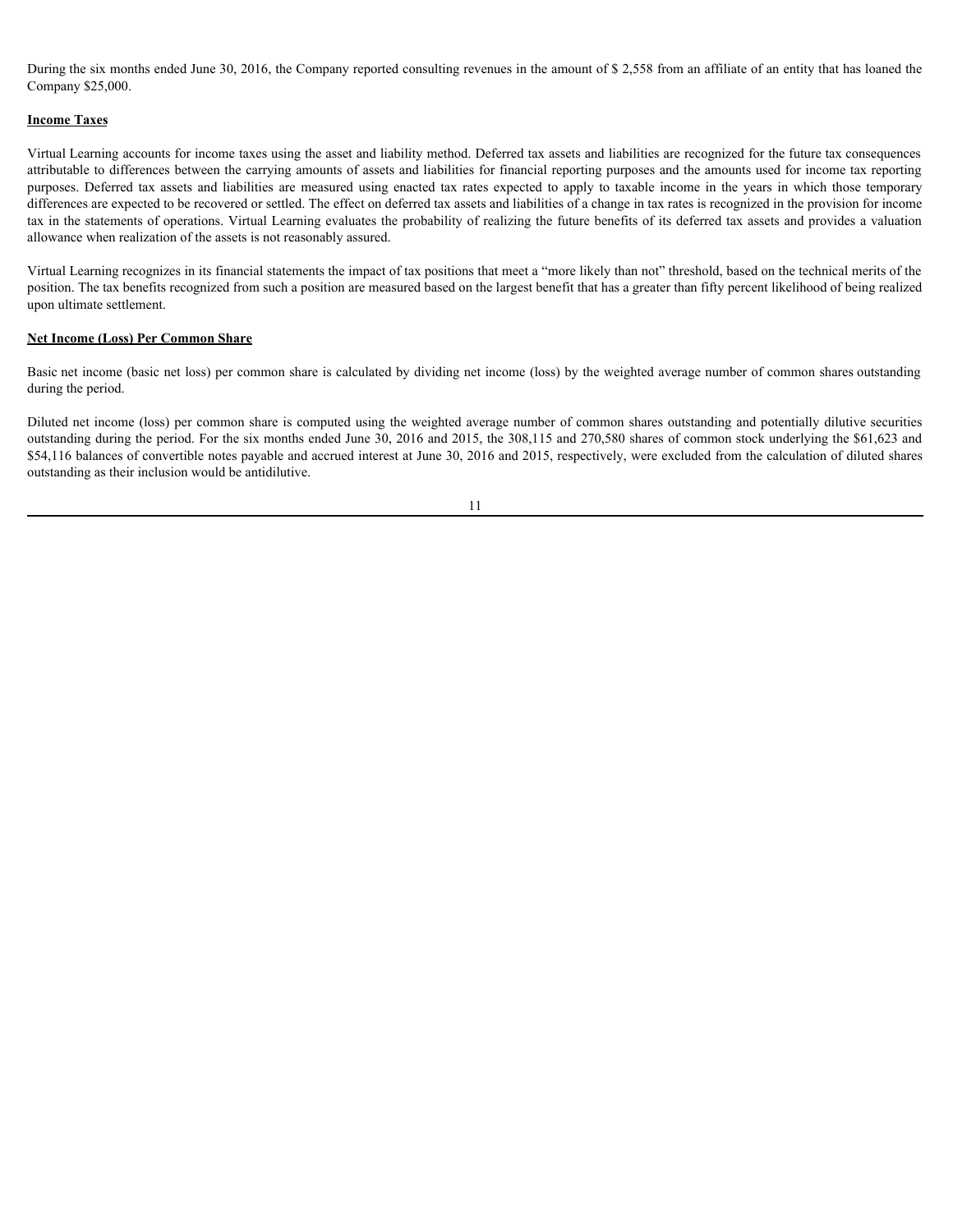## **Recent Accounting Pronouncements**

In May 2014, the Financial Accounting Standards Board ("FASB") issued Accounting Standards Update ("ASU") No. 2014-09, Revenue from Contracts with Recent Accounting Pronouncements<br>In May 2014, the Financial Accounting Standards Board ("FASB") issued Accounting Standards Update ("ASU") No. 2014-09, Revenue from Contracts with<br>Customers (Accounting Standards Codificati **Recent Accounting Pronouncements**<br>In May 2014, the Financial Accounting Standards Board ("FASB") issued Accounting Standards Update ("ASU") No. 2014-09, Revenue from Contracts with<br>Customers (Accounting Standards Codifica promised goods or services to customers in an amount that reflects the consideration to which the entity expects to be entitled in exchange for those goods or services. The amendments in this ASU are effective for interim and annual reporting periods beginning after December 15, 2016, with early adoption not permitted by the FASB; however, in August 2015, the FASB issued ASU 2015-14, Revenue from Contracts with Customers (Topic 606): Deferral of the Effective Date after public comment respondents supported a proposal to delay the effective date of this ASU to annual reporting periods beginning after December 15, 2017, including interim reporting periods within that reporting period. We are currently evaluating the impact of this ASU on our financial position, results of operations and cash flows.

In September 2015, the FASB issued ASU 2015-16, "Business Combinations: Simplifying the Accounting for Measurement-Period Adjustments," which requires acquirers to recognize adjustments to provisional amounts identified during the reporting period in which the adjustment amounts are determined. Acquirers should record, in the same period's financial statements, the effect on earnings of changes in depreciation, amortization, or other income effects, if any, as a result of the change to the provisional amounts, calculated as if the accounting had been completed at the acquisition date. Application of the standard, which should be applied prospectively, is required for the annual and interim periods beginning after December 15, 2015. We do not believe that adoption has had or will have a material impact on our results of operations or financial position.

In February 2016, the FASB issued ASU No. 2016-02, "Leases (Topic 842)". The core principle of the standard is that a lessee should recognize the assets and liabilities that arise from leases. A lessee should recognize in its statement of financial position a liability to make lease payments (the lease liability) and a rightof-use asset representing its right to use the underlying asset for the lease term. We will be required to adopt the new standard in the first quarter of 2019. We are currently evaluating the impact this new standard will have on our financial statements.

Certain other accounting pronouncements have been issued by the FASB and other standard setting organizations which are not yet effective and therefore have not yet been adopted by the Company. The impact on the Company's financial position and results of operations from adoption of these standards is not expected to be material.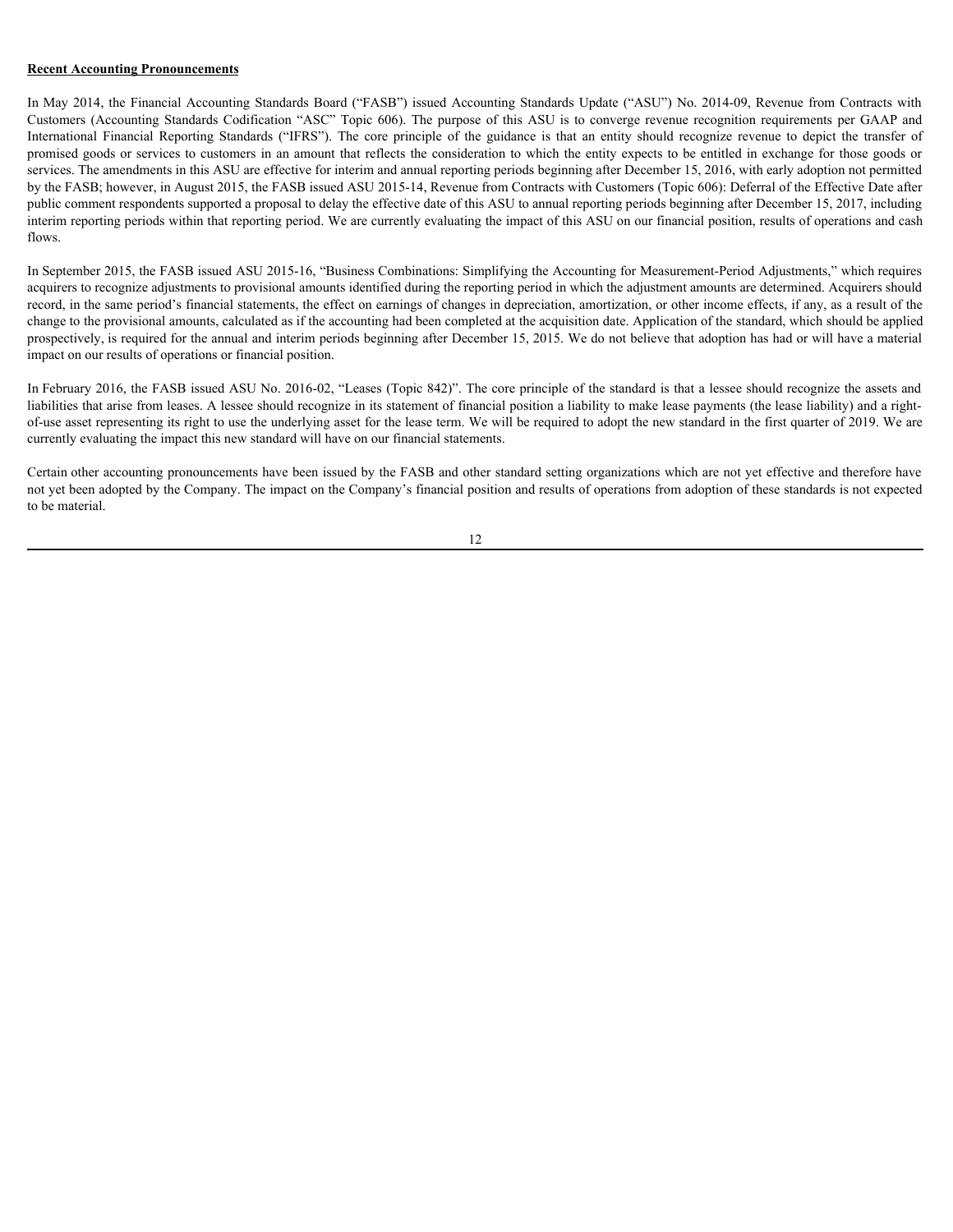# **2 - Property and Equipment**

Property and equipment is summarized as follows:

|                                | June 30, 2016 |         | December 31, 2015 |
|--------------------------------|---------------|---------|-------------------|
| Office equipment               |               | 4,155   | 4,155             |
| Less: Accumulated depreciation |               | (4,155) | (4,155)           |
| Property and Equipment- net    |               | $\sim$  |                   |

Depreciation expense for the six months ended June 30, 2016 and 2015 was \$-0- and \$-0-, respectively.

# **3 - Capitalized Curriculum Development Costs**

Capitalized curriculum development costs is summarized as follows:

|                                                                                                                     | June 30, 2016        |               | December 31, 2015     |
|---------------------------------------------------------------------------------------------------------------------|----------------------|---------------|-----------------------|
| Common stock issued to individuals for services relating to curriculum<br>development                               | 110,000              | <sup>\$</sup> | 110,000               |
| Contributed services of Thomas Monahan, Former President of Virtual Learning,<br>relating to curriculum development | 44,000               |               | 44,000                |
| Total costs<br>Less accumulated amortization                                                                        | 154,000<br>(118,066) |               | 154,000<br>(102, 666) |
| Net                                                                                                                 | 35,934               |               | 51,334                |
| 13                                                                                                                  |                      |               |                       |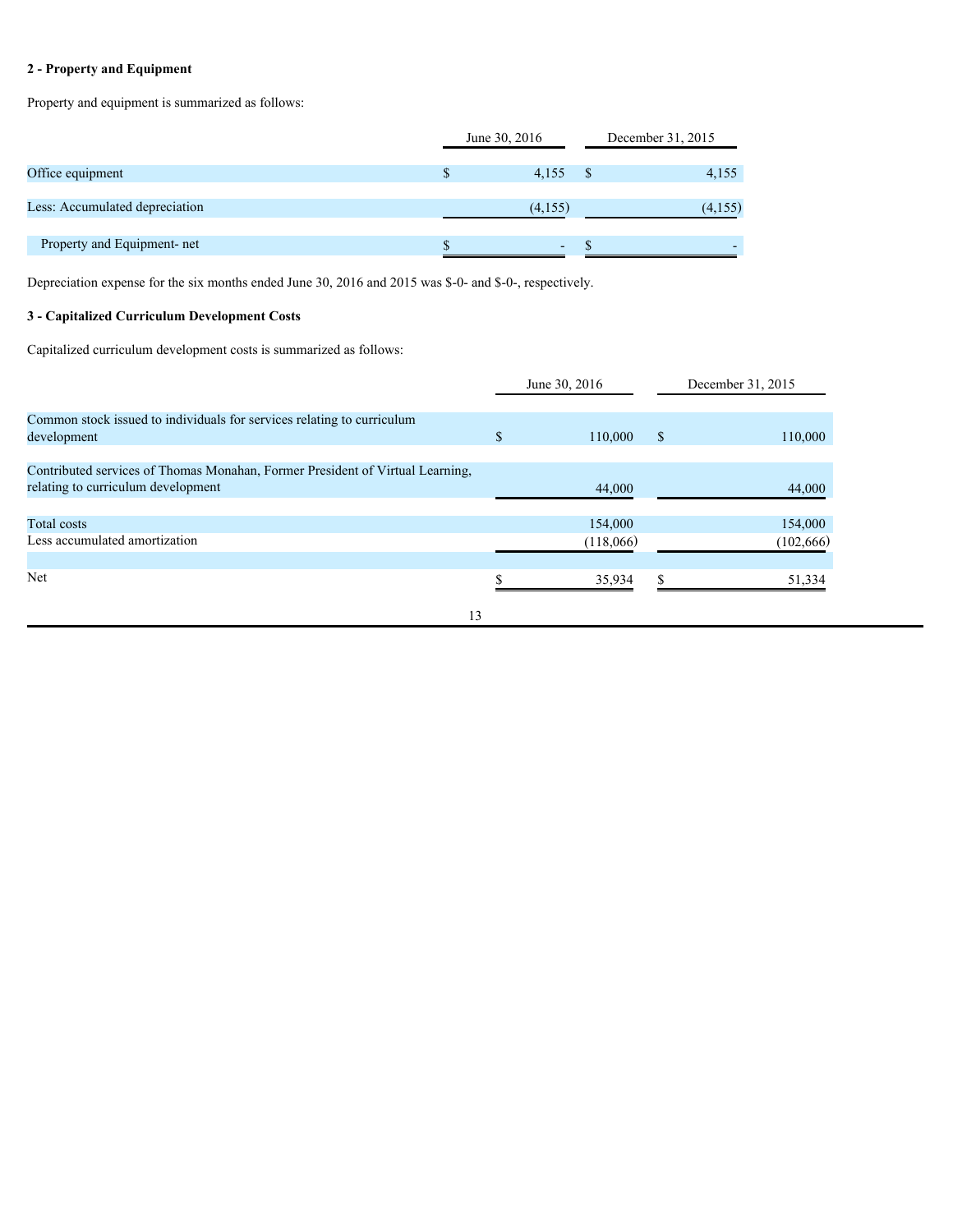(which occurred in September 2012).

As described in Note 1 above, amortization of the capitalized curriculum development costs begins when the courses become available for sale to customers<br>(which occurred in September 2012).<br>Virtual Learning tests for impai Virtual Learning tests for impairment annually. At June 30, 2016 and December 31, 2015, the Company's estimates of future undiscounted cash flows from the courses exceeded the carrying amounts of the capitalized curriculum development costs (\$35,934 and \$51,334, respectively) and therefore no impairment was recognized.

For the six months ended June 30, 2016 and 2015, additions to Capitalized Curriculum Development Costs were \$-0- and \$-0-, respectively.

For the six months ended June 30, 2016 and 2015, amortization of Capitalized Curriculum Development Costs were \$15,400 and \$16,400, respectively.

At June 30, 2016, expected future amortization expense of Capitalized Curriculum Development Costs follows:

| Year ending December 31, | Amount |
|--------------------------|--------|
| 2016                     | 15,400 |
| 2017                     | 20,534 |
| Total                    | 35,934 |

## **4 - Related Party Transactions**

At June 30, 2016 and December 31, 2015, Virtual Learning was obligated to its former president Thomas P. Monahan for cash advances and credit card payments on behalf of the Company, net of amounts repaid, in the amounts of \$11,525 and \$14,525 respectively. The liability is non-interest bearing and due on demand.

## **5 - Convertible Promissory Notes-Net**

Convertible Notes Payable-net is summarized as follows:

|                                                                                                                                                                                                                                                      | June 30, 2016 | December 31, 2015 |
|------------------------------------------------------------------------------------------------------------------------------------------------------------------------------------------------------------------------------------------------------|---------------|-------------------|
| Notes issued in October and November 2014 to three individuals and one entity,<br>interest at 15% per annum, due one year from date of receipt, principal and accrued<br>interest convertible into Virtual Learning common stock at \$.20 per share. | 40,000        | 40,000            |
|                                                                                                                                                                                                                                                      |               |                   |
| Notes issued in May 2015 to two individuals, interest at 15% per annum, due one<br>year from date of receipt, principal and accrued interest convertible into Virtual                                                                                |               |                   |
| Learning common stock at \$.20 per share.                                                                                                                                                                                                            | 10,000        | 10,000            |
|                                                                                                                                                                                                                                                      |               |                   |
| Accrued interest                                                                                                                                                                                                                                     | 11,623        | 7,872             |
| Total                                                                                                                                                                                                                                                | 61,623        | 57,872            |
| Less unamortized debt discounts                                                                                                                                                                                                                      |               | (4,166)           |
| Net                                                                                                                                                                                                                                                  | 61.623        | 53,706            |

As further consideration for making the loans, Virtual Learning issued an aggregate of 250,000 shares of common stock to the six lenders. The \$50,000 estimated fair value of the 250,000 shares was recorded as debt discounts and was amortized over the one year term of the respective notes.

As of June 30, 2016, the \$50,000 of Notes issued and the \$ 11,623 accrued interest thereon were past due and in default.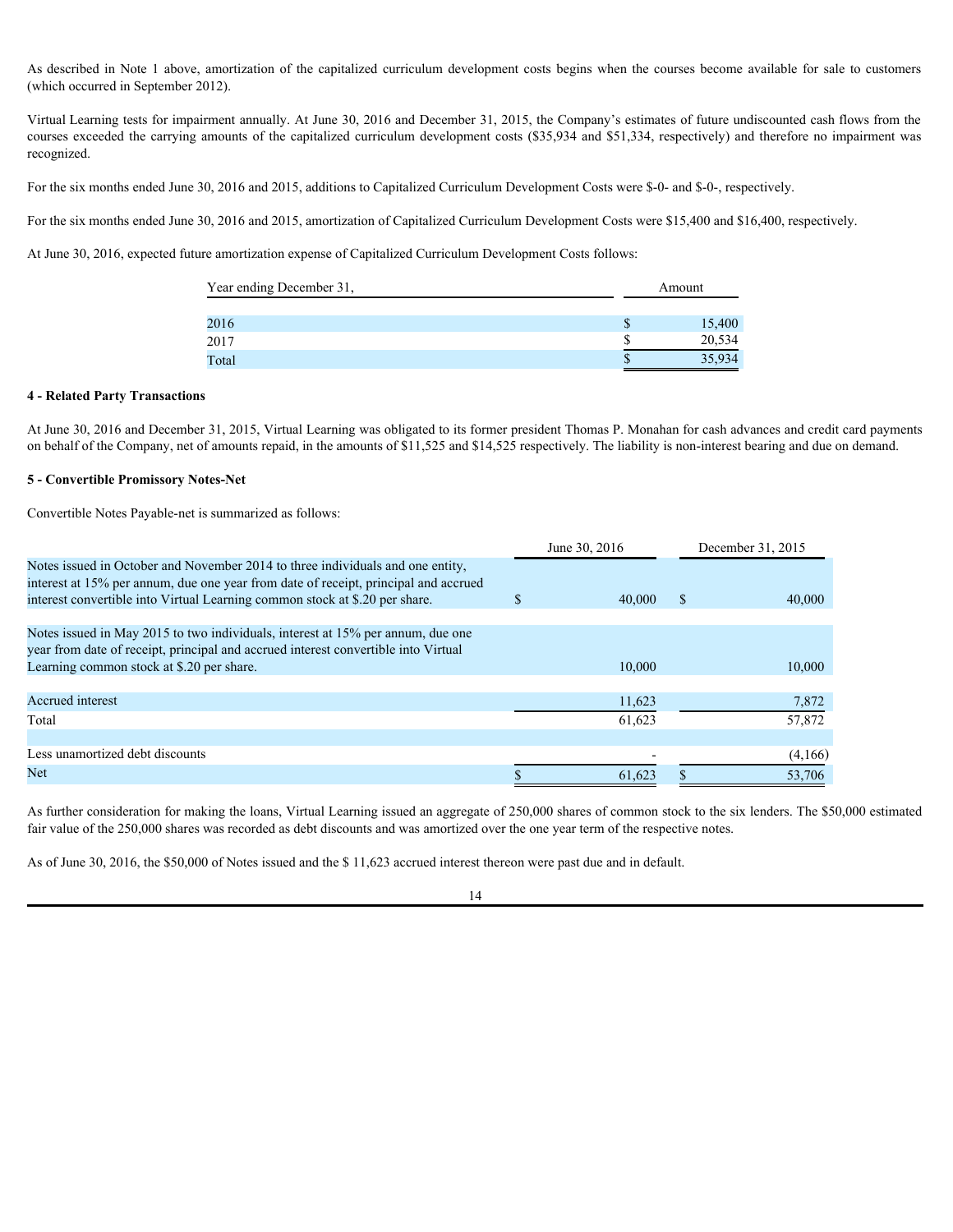## **6 - Common Stock Issuances**

## **7 - Income Taxes**

| 6 - Common Stock Issuances                                                                                                                                                                                                                                                                                                     |                                   |               |                                   |  |  |
|--------------------------------------------------------------------------------------------------------------------------------------------------------------------------------------------------------------------------------------------------------------------------------------------------------------------------------|-----------------------------------|---------------|-----------------------------------|--|--|
| In January 2015, Virtual Learning issued a total of 200,000 shares of common stock to four noteholders in connection with their loans totaling \$40,000 (see Note<br>5). The 200,000 shares were valued at \$40,000 (or \$.20 per share), which amount was charged to debt discounts in the three months ended March 31, 2015. |                                   |               |                                   |  |  |
| In February 2015, Virtual Learning issued 200,000 shares of common stock to Mr. Roger Fidler for legal services. The 200,000 shares were valued at \$40,000 (or<br>\$.20 per share), which amount was expensed in the three months ended March 31, 2015.                                                                       |                                   |               |                                   |  |  |
| In June 2015 Virtual Learning sold a total of 2,100 shares of common stock to three individuals at a price of \$.50 per share for proceeds of \$1,050.                                                                                                                                                                         |                                   |               |                                   |  |  |
| In June 2015, Virtual Learning issued a total of 50,000 shares of common stock to two individuals in connection with their loans totaling \$10,000 (see Note 5). The<br>50,000 shares were valued at \$10,000 (or \$.20 per share), which amount was charged to debt discounts in the three months ended June 30 2015.         |                                   |               |                                   |  |  |
| In July 2015, Virtual Learning sold 100 shares of common stock to one individual at a price of \$.50 per share for proceeds of \$50.                                                                                                                                                                                           |                                   |               |                                   |  |  |
| Virtual Learning's management (board of directors) determines the value assigned to shares of common stock issued in non-cash transactions in the absence of a<br>public market for these shares.                                                                                                                              |                                   |               |                                   |  |  |
| <b>7 - Income Taxes</b>                                                                                                                                                                                                                                                                                                        |                                   |               |                                   |  |  |
| The provisions for (benefit from) income taxes differ from the amounts computed by applying the statutory United States Federal income tax rate of 35% to<br>income (loss) before income taxes.                                                                                                                                |                                   |               |                                   |  |  |
| The sources of the differences follow:                                                                                                                                                                                                                                                                                         |                                   |               |                                   |  |  |
|                                                                                                                                                                                                                                                                                                                                | Six months ended<br>June 30, 2016 |               | Six months ended<br>June 30, 2015 |  |  |
| Expected tax at 35%<br>Non-deductible stock-based compensation<br>Non-deductible amortization of debt discounts                                                                                                                                                                                                                | (10.932)<br>S.<br>1,458           | <b>S</b>      | (38, 795)<br>14,000<br>8,458      |  |  |
| Non-deductible amortization of stock-based and contributed<br>Capitalized Curriculum Development Costs                                                                                                                                                                                                                         | 5,390                             |               | 5,740                             |  |  |
| Change in valuation allowance<br>Provision for (benefit from) income taxes                                                                                                                                                                                                                                                     | 4,084<br>$\overline{\phantom{a}}$ | <sup>\$</sup> | 10,597                            |  |  |
|                                                                                                                                                                                                                                                                                                                                | 15                                |               |                                   |  |  |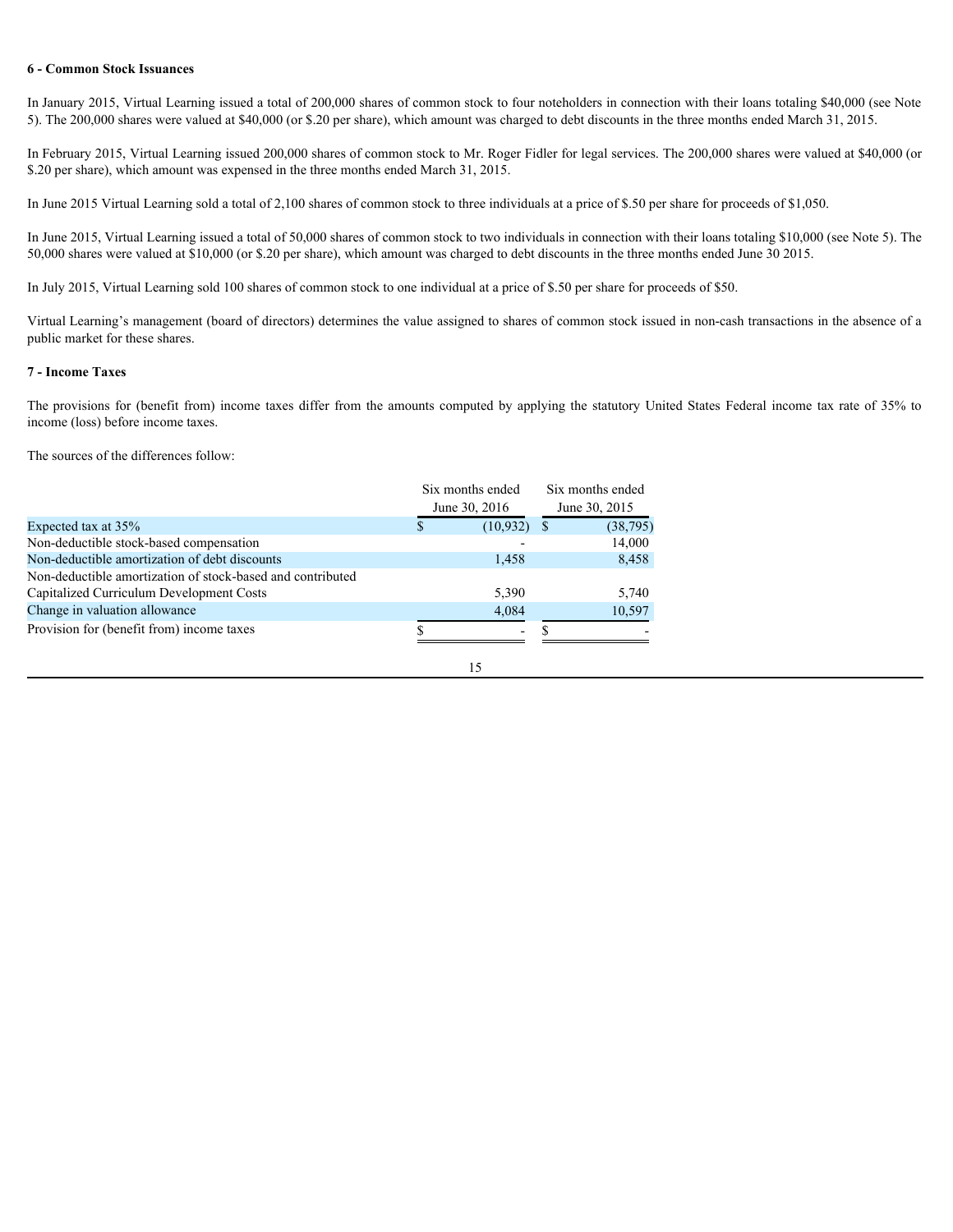The significant components of Virtual Learning's deferred tax asset as of June 30, 2016 and December 31, 2015 are as follows:

|                                  | June 30, 2016            | December 31, 2015        |
|----------------------------------|--------------------------|--------------------------|
| Deferred tax assets:             |                          |                          |
| Net operating loss carry forward | 45.520                   | 41.436                   |
| Valuation allowance              | (45.520)                 | (41, 436)                |
| Net deferred tax asset           | $\overline{\phantom{0}}$ | $\overline{\phantom{0}}$ |
|                                  |                          |                          |

Based on management's present assessment, the Company has not yet determined it to be more likely than not that a deferred tax asset of \$45,520 attributable to the future utilization of \$130,059 of net operating loss carryforwards will be realized. Accordingly, the Company has maintained a 100% allowance against the deferred tax asset in the financial statements at June 30, 2016 and December 31, 2015. The Company will continue to review this valuation allowance and make adjustments as appropriate. The net operating loss carryforwards expire \$672 in year 2029, \$9,236 in year 2030, \$41,526 in year 2031, \$5,440 in year 2032, \$1,840 in the year 2033, \$17,025 in the year 2034, \$42,650 in the year 2035, and \$11,670 in the year 2036. The significant components of Virtual Learning's deferred tax asset as of June 30, 2016 and December 31, 2015<br>
Determed at assests.<br>
Net operating loss earry forward<br>
Station allowing accounting the second assessment, the

Current United States income tax law limits the amount of loss available to be offset against future taxable income when a substantial change in ownership occurs. Therefore, the amount available to offset future taxable income may be limited.

The Company adopted FASB Interpretation No. 48, "Accounting for Uncertainty in Income Taxes - an interpretation of FASB Statement No. 109" ("FIN 48"). recognition and measurement of a tax position taken or expected to be taken in a tax return. The Company has not made any adjustments, and there is no impact, as a result of the adoption of this interpretation. The Company reports interest and penalties associated with its tax positions, if any, as interest expense.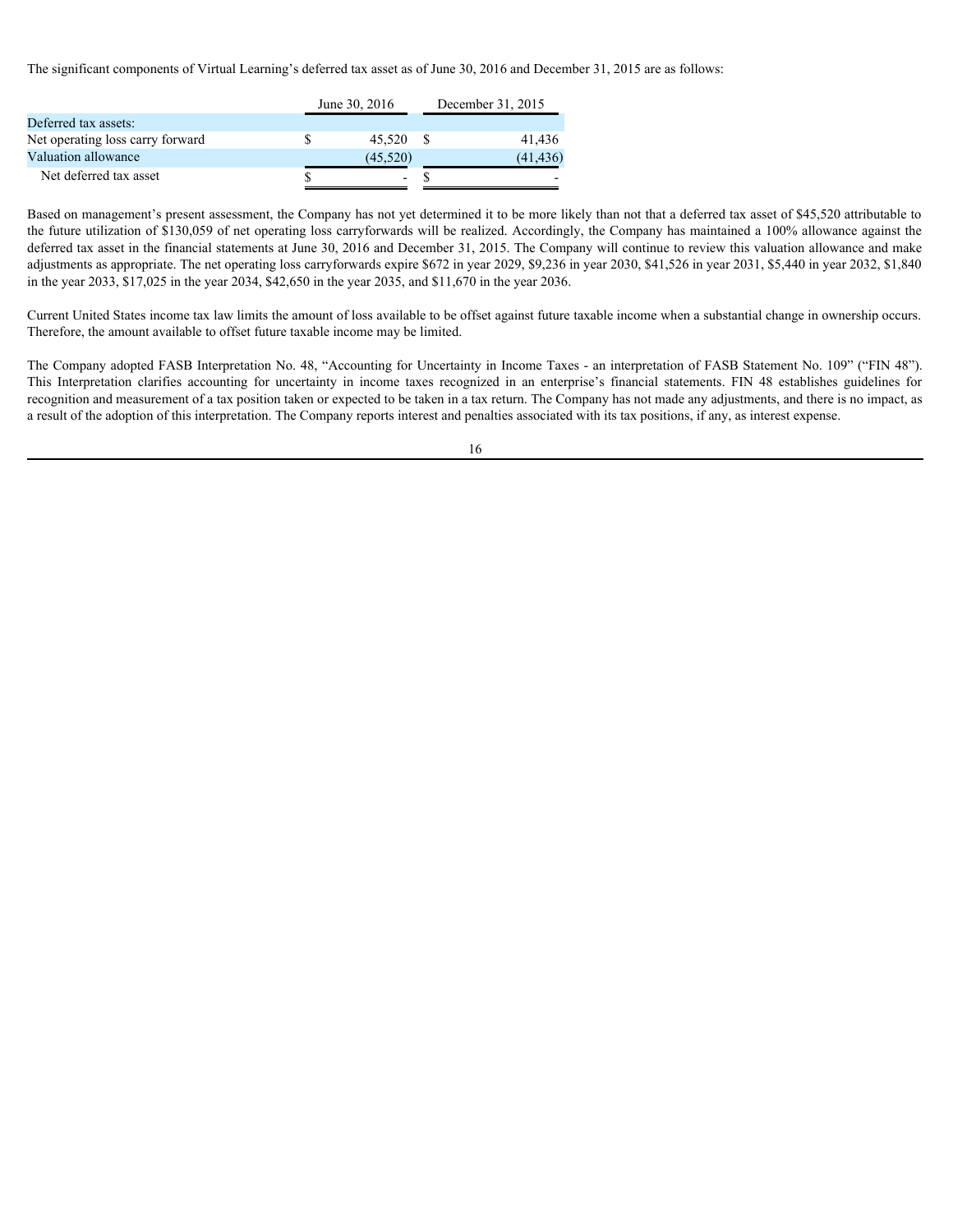## **8 - Commitments and Contingencies**

In March 2009, Virtual Learning entered into an agreement for curriculum development with one individual for services in video production and the design of high school and college level math courses. The agreement provides for the payment of 5% royalties on net revenues up to \$1,000,000 and a 5% royalty on net revenues in excess of \$1,000,000 on projects in which he directly participated and has made material contributions.

In May 2010, the agreement with this individual was superseded by an updated agreement under similar terms and conditions.

## **9 - Trademark Cancelled**

In March 2014, the Company's Learning is Basic trademark was cancelled by the United States Patent and Trademark Office. The Company continues to use its **S** - Commitments and Contingencies<br>In March 2009, Virtual Learning entered into an agreement for curriculum development with one individual for services in video production and the design of high<br>shock and college level m software products.

## **10 - Subsequent Events**

In July 2016, Athena Monahan (wife of the Company's former president Thomas P. Monahan who died April 4, 2016) sold 7,000,000 of the 10,000,000 Virtual Learning shares she owned to Mr. Vincent Simonelli. Mr. Simonelli controls the business entity that loaned \$25,000 to the Company in 2015 (see Note 5).

Effective July 20, 2016, Mr. Simonelli was appointed to fill one of the two empty seats on the Board of Directors by unanimous vote of the previous sole director, Roger Fidler. Mr. Simonelli was also engaged as the President, Chief Financial Officer and Secretary of the Company.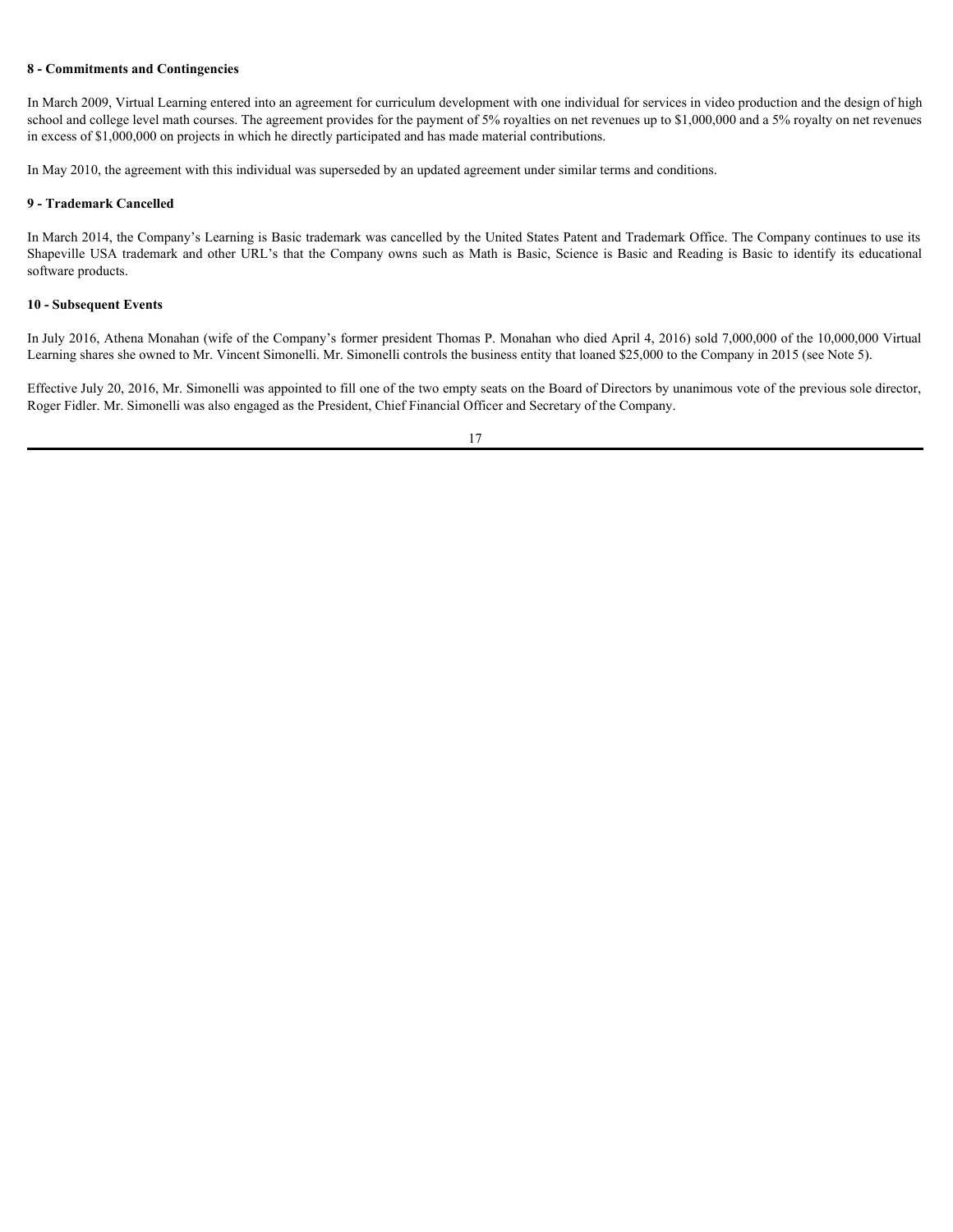#### **ITEM 2. Management's Discussion and Analysis of Financial Condition and Results of Operations.**

**Management's Discussion and Analysis of Financial Condition and Results of Operations.**<br>This Quarterly Report on Form 10-Q and other written reports and oral statements made from time to time by the Company may contain so "forward-looking statements," all of which are subject to risks and uncertainties. One can identify these forward-looking statements by their use of words such as TTEM 2. Management's Discussion and Analysis of Financial Condition and Results of Operations.<br>
This Quarterly Report on Form 10-Q and other written reports and oral statements made from time to time by the Company may con comparable terminology. One can identify them by the fact that they do not relate strictly to historical or current facts. These statements are likely to address the Company's growth strategy, financial results and product and development programs. One must carefully consider any such statement and should understand that many factors could cause actual results to differ from the Company's forward-looking statements. These factors may include inaccurate assumptions and a broad variety of other risks and uncertainties, including some that are known and some that are not. No forward-looking statement can be guaranteed and actual future results may vary materially. The Company does not assume the obligation to update any forward-looking statement. One should carefully evaluate such statements in light of factors described in the Company's filings with the SEC, especially the Company's Annual Report on Form 10-K and the Company's Quarterly Reports on Form 10-Q. In various filings the Company has identified important factors that could cause actual results to differ from expected or historic results. One should understand that it is not possible to predict or identify all such factors. Consequently, the reader should not consider any such list to be a complete list of all potential risks or uncertainties.

#### **Use of Terms**

The following discussion analyzes our financial condition and results of operations for the six months ended June 30, 2016 and 2015. Unless the context indicates or suggests otherwise, reference to "we", "our", "us" and the "Company" in this section refers to the operations of The Virtual Learning Company,

#### **PLAN OF OPERATION**

#### **Overview Overview** *Overview*

Virtual Learning was formed as a Nevada corporation on January 6, 2009. We are a subscription-based, software-as-a-service provider of education products who at the present time is making our math courses available to all students free of charge, grades First through college level calculus, as an incentive to utilize our www.mathisbasic.com website. Ideally students will return often to improve their knowledge and make use of test and practice sessions.

Virtual Learning provides instruction, practice, and assessments that improve the performance of students via proprietary web-based platforms through our website on the World Wide Web with the URL www.mathisbasic.com .

18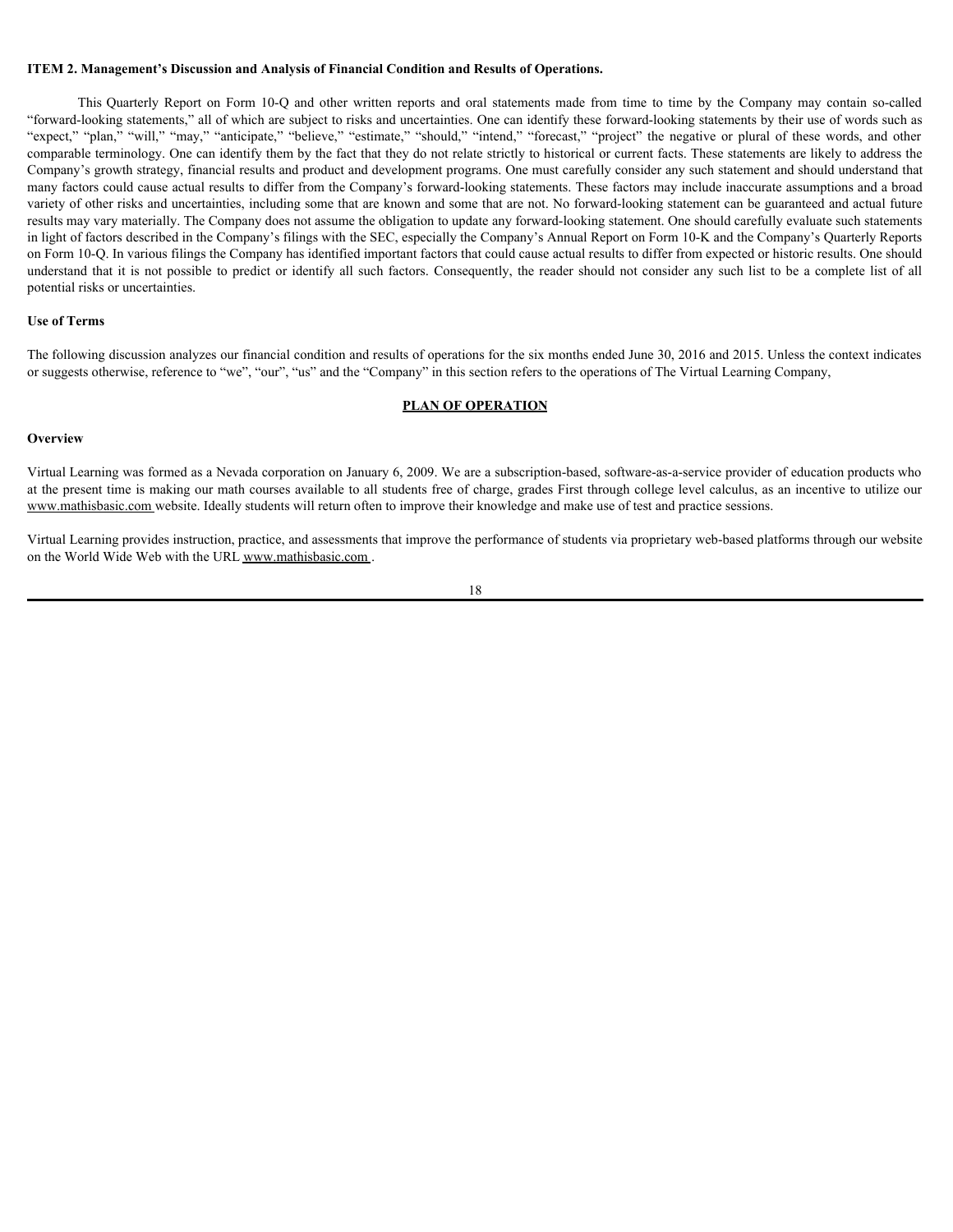Virtual Learning is also a producer and distributor of computer software and video educational materials on CD and DVD formatted disks and in a textbook ePub format, which will be available through various distributors and our website either as a download or in boxed format. We have combined rigorous content in math with interactive features and games that engage students, reinforce, and reward learning achievement.

For the six months ended June 30, 2016, we have been involved with converting our website and the platform by which we present our educational software on our website from Adobe Flash to WordPress. The completion of this effort will allow us to present our website on a multiple of devices including but not limited to Apple products and expand our ability to display our programs and products over various Android based mobile computer systems. This is an ongoing process.

The Company has one curriculum development contract with Lawrence William Kazmierczak, a professor of mathematics that requires the Company to pay him to Virtual Learning is also a producer and distributor of computer software and video educational materials on CD and DVD formatted disks and in a textbook ePub<br>format, which will be available hrough various distributors and Kazmierczak to receive 5% royalties on the Company's net revenues up to one million dollars of net revenues, and 5% royalty on net revenues beyond one million dollars on projects in which he directly participates and has made material contributions. In addition, he has received 200,000 shares of the Company's common stock. We determine what projects in which he has directly participated and made material contributions by our internal record keeping as to time devoted to each project. We determine the revenue attributed to those projects by monitoring devices that allow us to determine which authorized user has devoted how much time to which module and then comparing the same to the entire revenue stream. Writal Learning is also a producer and distribution of computer software and video educational materials on CD and DVD formaled disks and in textbook ePob<br>formal which will be contable forcely verono distributions and our Virtual Learning is also a producer and distribution of computer sellware and video educational internals on CD and DVD formated disks and in textbook ePlo<br>format, which will be consider derogal various distribution and o

## **Events and Uncertainties critical to our business**

essential educational items are generally lower. In addition, we may experience more competitive pricing pressures during economic downturns. Therefore, any significant economic downturn or any future changes in consumer spending habits could have a material adverse effect on our financial condition and results of operations.

There is no guarantee that we will be able to generate sufficient sales to make our operations profitable. We may continue to have little or no sales and continue to sustain losses in the future. If we continue to sustain losses, we will be forced to curtail our operations and go out of business. Our success depends in a large part in our ability to create additional product lines sufficient to create a catalog of programs to offer allowing us to implement a successful marketing and sales plan. While we are currently seeking to hire additional computer programmers and educators to consult with as to program accuracy and content there is no guarantee that these efforts will result in any substantial sales. Because of the lack of funding, we are unable to hire a dedicated programming and research consulting team who will devote their efforts to helping us design and create new programs of high quality in a timely manner.

19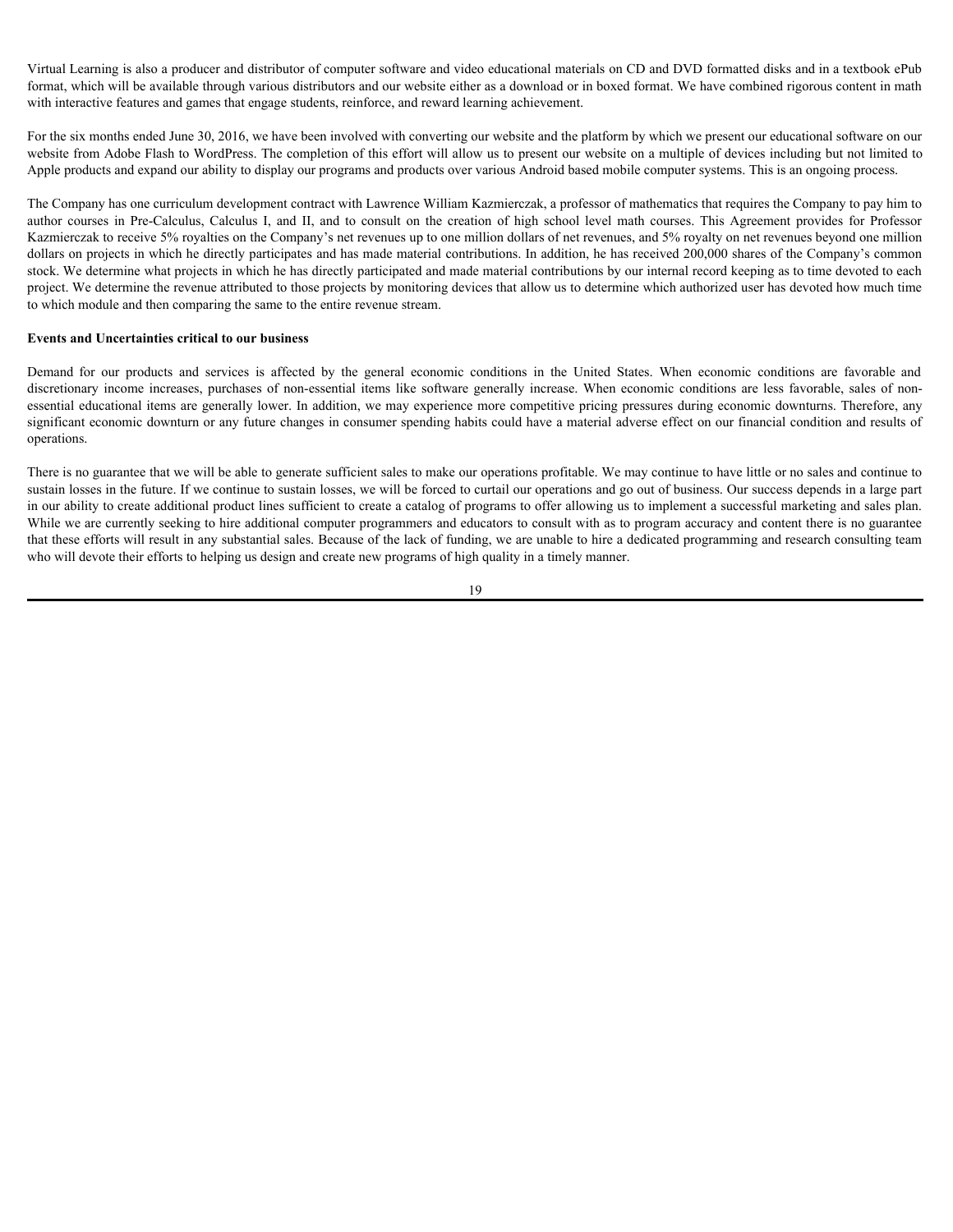If we are able to obtain sufficient funding to become operational, there is no guarantee that we will be able to find personnel who will be able to work closely with the Company to help design and create new lines of product or to process orders, including special orders, made via the internet.

## **RESULTS OF OPERATIONS – THE VIRTUAL LEARNING COMPANY, INC.**

The summary below should be referenced in connection with a review of the following discussion of our results of operations for the six months ended June 30, 2016 and 2015.

## **STATEMENTS OF OPERATIONS Unaudited**

|                                             |    | Six months ended<br>June 30, 2016 | Six months ended<br>June 30, 2015 |  |
|---------------------------------------------|----|-----------------------------------|-----------------------------------|--|
| Revenue                                     | Ъ. | 2,579                             | 55<br>$\mathbb{S}$                |  |
| <b>Operating Expenses</b>                   |    |                                   |                                   |  |
| Selling, general and administrative         |    | 10,499                            | 27,171                            |  |
| Issuance of common stock for legal services |    |                                   | 40,000                            |  |
| Depreciation and amortization               |    | 15,400                            | 16,400                            |  |
|                                             |    |                                   |                                   |  |
| Total operating expenses                    |    | 25,899                            | 83,571                            |  |
|                                             |    |                                   |                                   |  |
| Loss from operations                        |    | (23, 320)                         | (83, 516)                         |  |
|                                             |    |                                   |                                   |  |
| Other deductions:                           |    |                                   |                                   |  |
| Amortization of debt discounts              |    | 4,166                             | 24,167                            |  |
| Interest expense                            |    | 3,750                             | 3,160                             |  |
| Total other deductions                      |    | 7,916                             | 27,327                            |  |
|                                             |    |                                   |                                   |  |
| Net loss                                    | \$ | (31,236)                          | (110, 843)<br>$\mathbb{S}$        |  |
|                                             |    |                                   |                                   |  |
|                                             | 20 |                                   |                                   |  |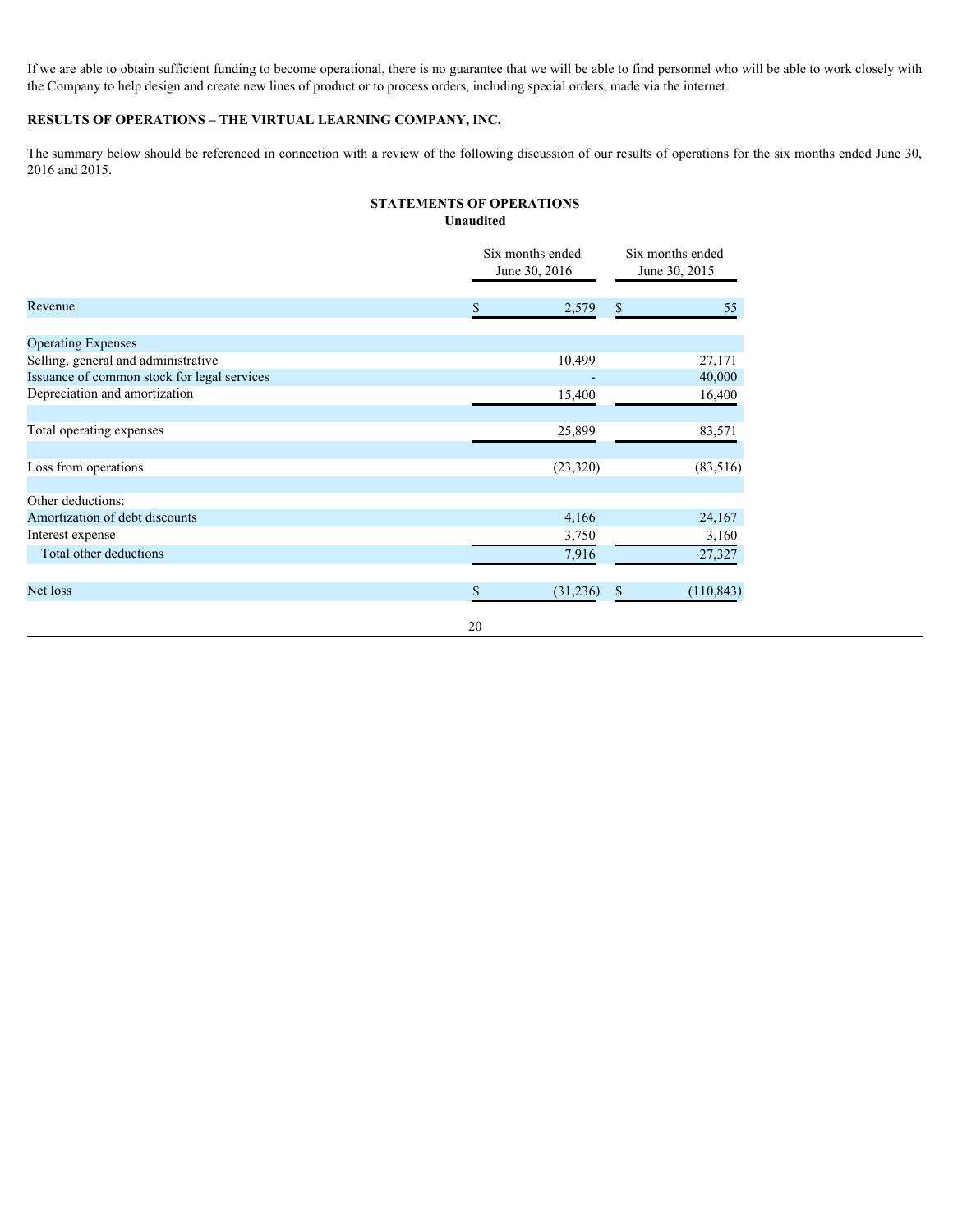We were a development stage enterprise formed to market a unique line of educational software, including audio-visual textbooks and online content through our website with the registered domain name of mathisbasic.com. The lack of working capital hampered operations in both 2016 and 2015.

Management has taken substantial time in the development and programming of our virtual textbooks and related materials and thought was spent in updating our website. The measure of our success in the future will depend on our ability to navigate through a treacherous macroeconomic environment and challenging market conditions, execute our strategic vision, including attracting and retaining the management talent necessary for such execution, designing and delivering products that are acceptable to the marketplaces that we serve, sourcing the manufacture and distribution of our products on a competitive and optimal basis and focusing our retail capabilities.

#### **Results of Operations - Comparison for the six months ended June 30, 2016 and 2015.**

#### *Revenues*

For the six months ended June 30, 2016 and 2015, revenues were \$2,579 and \$55, respectively. The \$2,579 in revenue for the six months ended June 30, 2016, includes consulting fees of \$2,558 from an affiliate of an entity that has loaned the Company \$25,000.

#### *Cost of Sales*

For the six months ended June 30, 2016 and June 30, 2015, cost of sales were none. Since our sales of \$21 and \$55, respectively, were through Amazon's Kindle and Barnes and Noble's Nook and delivery of the product was made in an electronic format there were no cost of sales attached to the product.

#### *Operating Expenses*

Operating expenses decreased \$57,672 from \$83,571 in 2015 to \$25,899 in 2016. The decrease is partly attributable to a decrease of \$16,672 in selling, general and administrative expenses.

Also, there was no issuance of common stock for services as compared to \$40,000 in 2015.

## **Liquidity and Capital Resources**

As of June 30, 2016 and December 31, 2015, our cash balance was \$893 and \$2,298, respectively, total assets were \$36,827 and \$53,632, respectively, and total current liabilities amounted to \$98,802 and \$84,371, respectively, including officer loans payable of \$11,525 and \$14,525, respectively. As of June 30, 2016 and December 31, 2015, the total stockholders' deficit was \$61,975 and \$30,739, respectively. We may seek additional capital to fund potential costs associated with expansion and/or acquisitions.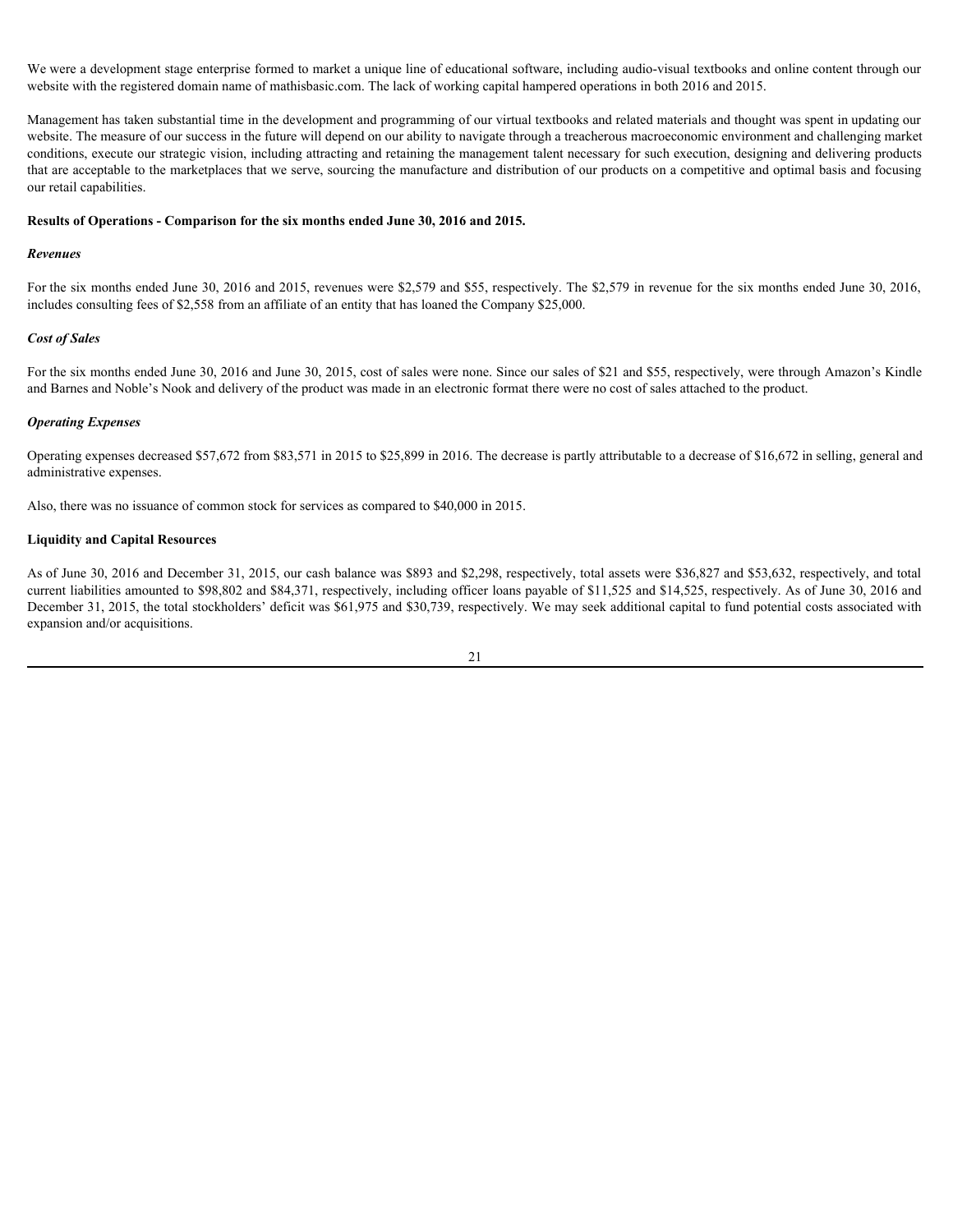#### **Going Concern Uncertainty**

In its report dated May 6, 2016, our independent auditor stated that our financial statements for the year ended December 31, 2015 were prepared assuming that we would continue as a going concern. Our ability to continue as a going concern is an issue raised as a result of recurring losses from operations and cash flow deficiencies since our inception. We continue to experience net losses. Our ability to continue as a going concern is subject to our ability to generate a profit and/or obtain necessary funding from outside sources, including obtaining additional funding from the sale of our securities, increasing sales or obtaining loans and grants from various financial institutions where possible. In light of our financial position, we may be unable to raise working capital sufficient to continue to fund the operations of the business. Our management has currently **Going Concern Uncertainty**<br>In its report dated May 6, 2016, our independent auditor stated that our financial statements for the year ended December 31, 2015 were prepared assuming that we<br>would continue as a going conce unsecured basis. We believe that it will be difficult to raise additional funds and there can be no assurance as to the availability of additional financing or the terms upon which additional financing may be available. In addition, the going concern explanatory paragraph included in our auditor's report on our financial statements could inhibit our ability to enter into strategic alliances or other collaborations or our ability to raise additional financing. If we are unable to obtain such additional **Going Concern Uncertainty**<br>In is report dated May 6, 2016, our independent auditor stated that our financial statements for the year ended December 31, 2015 were prepared assuming that we<br>would continue as a going concer sufficient capital and generate revenues to support our operating expenses, there can be no assurance that the revenue will be sufficient to enable us to develop our business to a level where it will generate profits and cash flows from operations. In addition, if we raise additional funds through the issuance of equity securities, the percentage ownership of our stockholders could be significantly diluted. Going Concern Uncertainty<br>
In its report dated May 6, 2016, cor independent auditor stated that our financial statements for the year ended December 31, 2015 were prepared assuming that we<br>
would continue as a going conce Going Concern Uncertainty<br>
In its report dated May 6, 2016, our independent and/ior sitied that our financial statements for the year ended December 31, 2015 were prepared assuming that we<br>
would certifient as a going conc

Stockholders should assume that any additional funding will likely be dilutive. Accordingly, our officers, directors, and other affiliates are not legally bound to currently do not have any arrangements to obtain additional financing from other sources. In view of our limited operating history, our ability to obtain additional funds is limited. Additional financing may only be available, if at all, upon terms which may not be commercially advantageous to us.

#### *Inflation*

The impact of inflation on the costs of our company, and the ability to pass on cost increases to its subscribers over time is dependent upon market conditions. We are not aware of any inflationary pressures that have had any significant impact on our operations since inception, and we do not anticipate that inflationary factors will have a significant impact on future operations.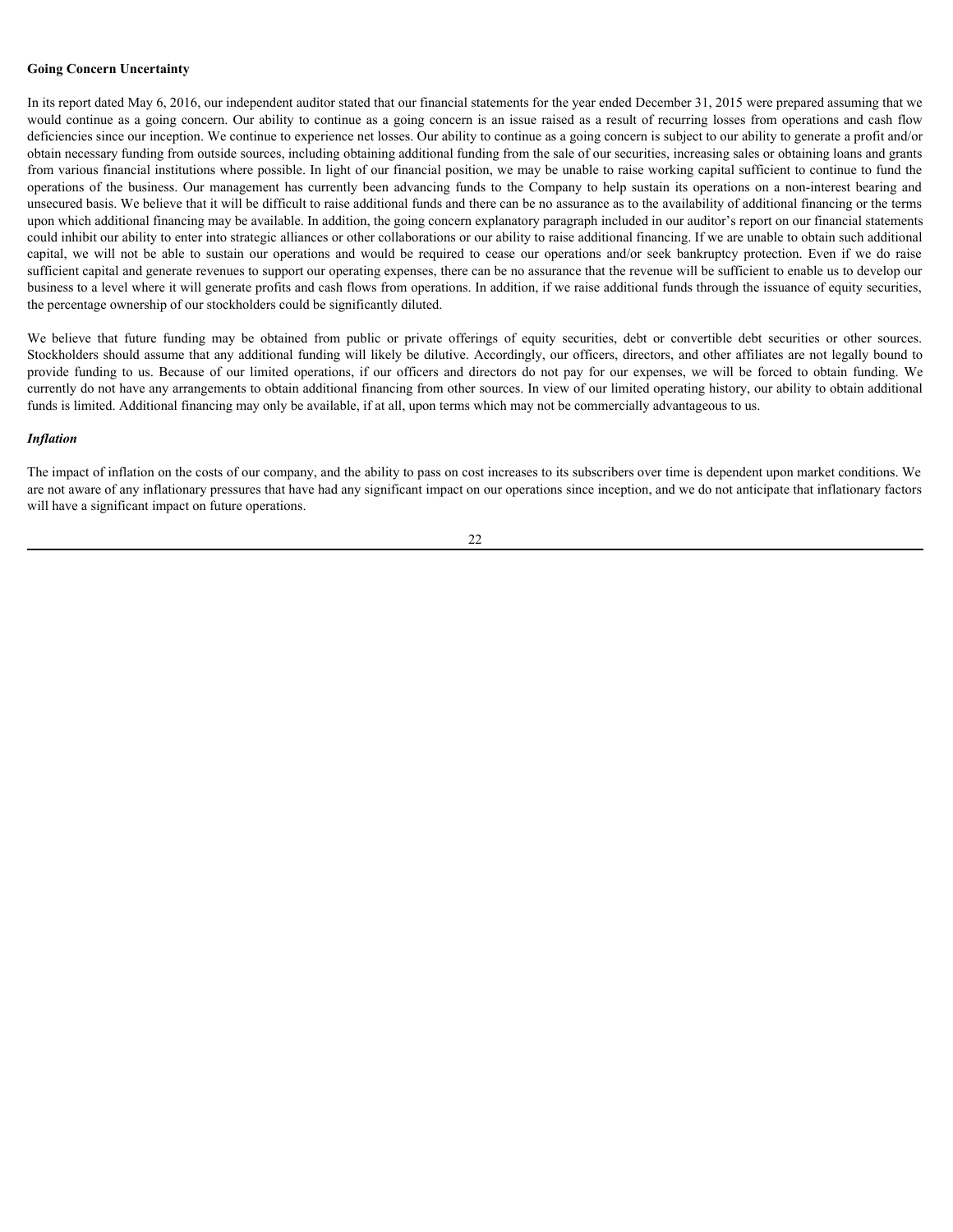### **OFF-BALANCE SHEET ARRANGEMENTS**

We do not maintain off-balance sheet arrangements nor do we participate in non-exchange traded contracts requiring fair value accounting treatment.

#### **Item 3. Quantitative and Qualitative Disclosures About Market Risk.**

Not applicable.

#### **Item 4. Controls and Procedures.**

#### *Disclosure Controls and Procedures*

The Company has adopted and maintains disclosure controls and procedures that are designed to provide reasonable assurance that information required to be disclosed in the reports filed under the Exchange Act, such as this Form 10-Q, is collected, recorded, processed, summarized and reported within the time periods **OFF-BALANCE SILEET ARRANGEMIES**<br>
Ve do not maintain off-balance sheet arrangements nor do we participate in non-exchange traded contracts requiring fair value accounting reatment.<br>
Item 3. Quantitative and Qualitative Dis information is accumulated and communicated to management to allow timely decisions regarding required disclosure. As required under Exchange Act Rule 13a-15, the Company's management, including the Principal Executive Officer and Principal Financial Officer, has conducted an evaluation of the effectiveness of disclosure controls and procedures as of the end of the period covered by this report. Based upon that evaluation, the Company's President concluded that the **COF-BALANCE SHEET ARRANGEMIENTS**<br>
Ve do not maintain of Jelalance sheet arrangements aor do we participate in non-exchange traded contracts requiring fair value accounting treatment.<br>
Item 4. Controls and Procedures.<br>
Dis Company files or submits under the Exchange Act, is recorded, processed, summarized and reported, within the time periods specified in the SEC's rules and forms, and that such information is accumulated and communicated to the Company's management, including the Company's President, as appropriate, to allow timely decisions regarding required disclosure.

### **PART II - OTHER INFORMATION**

## **Item 1. Legal Proceedings.**

None.

## **Item 2. Unregistered Sales of Equity Securities and Use of Proceeds.**

None .

#### **Item 3. Defaults upon Senior Securities.**

None.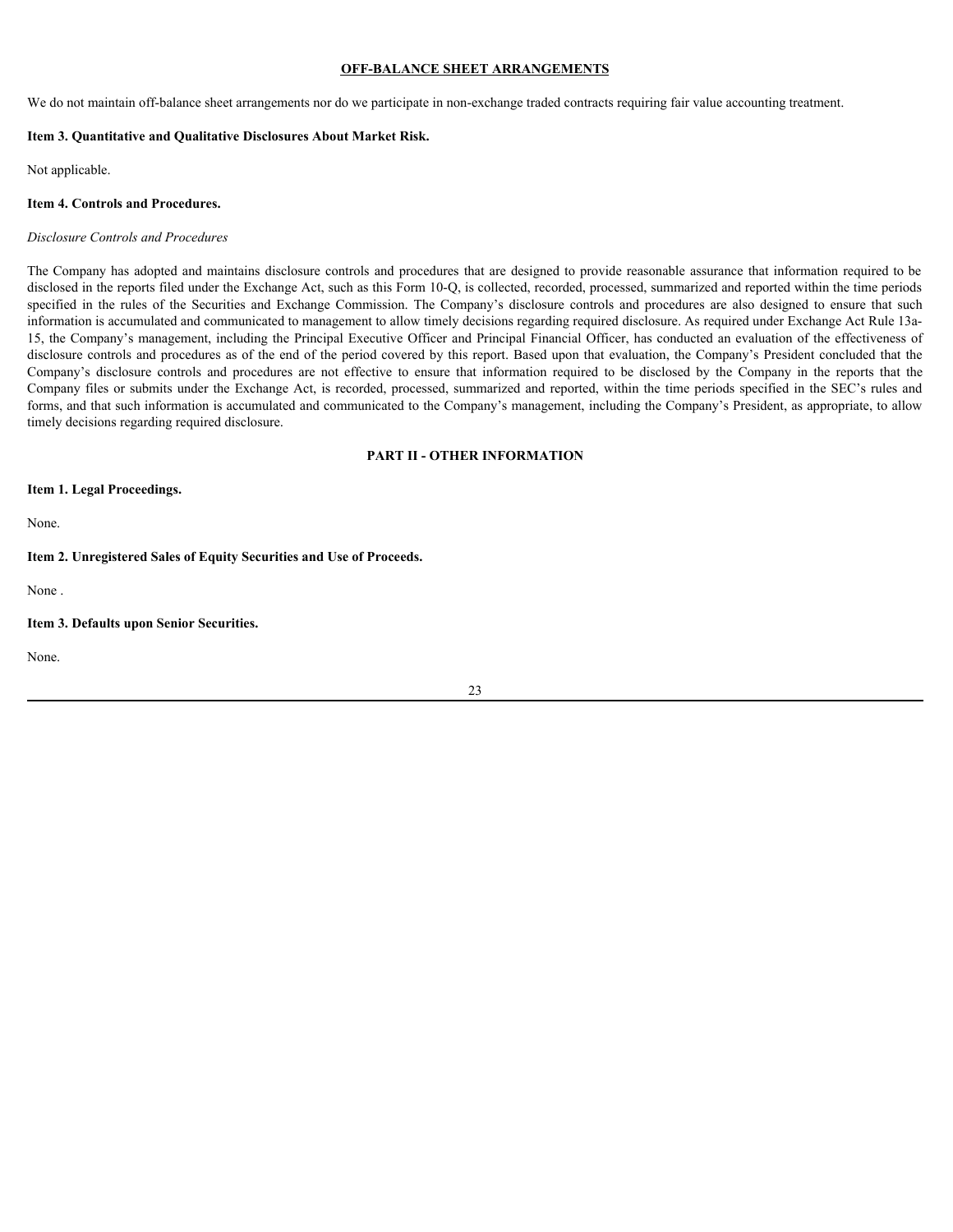## **Item 4. Mine Safety Disclosure**

Not Applicable.

## **Item 5. Other Information.**

None.

# **Item 6. Exhibits.**

# **The following exhibits are included with this filing:**

- 3.1\* Articles of Incorporation (Form S-1 Registration No. 333-174674 filed June 2, 2011).
- 3.2\* By-laws (Form S-1 Registration No. 333-174674 filed June 2, 2011).
- 4.1\* Specimen Stock Certificate (Form S-1 Registration No. 333-174674 filed June 2, 2011).
- 10.1\* Intellectual Property Purchase Agreement (Form S-1 Registration No. 333-174674 filed June 2, 2011).
- 10.2\* Consulting Agreement with William Kazmierczak 5-22-2010 (Form S-1 Registration No. 333-174674 filed June 2, 2011).
- 31.1 Sarbanes-Oxley Section 302 certification by Vincent Simonelli
- 32.2 Sarbanes-Oxley Section 906 certification by Vincent Simonelli
- \* Previously filed and Incorporated by reference.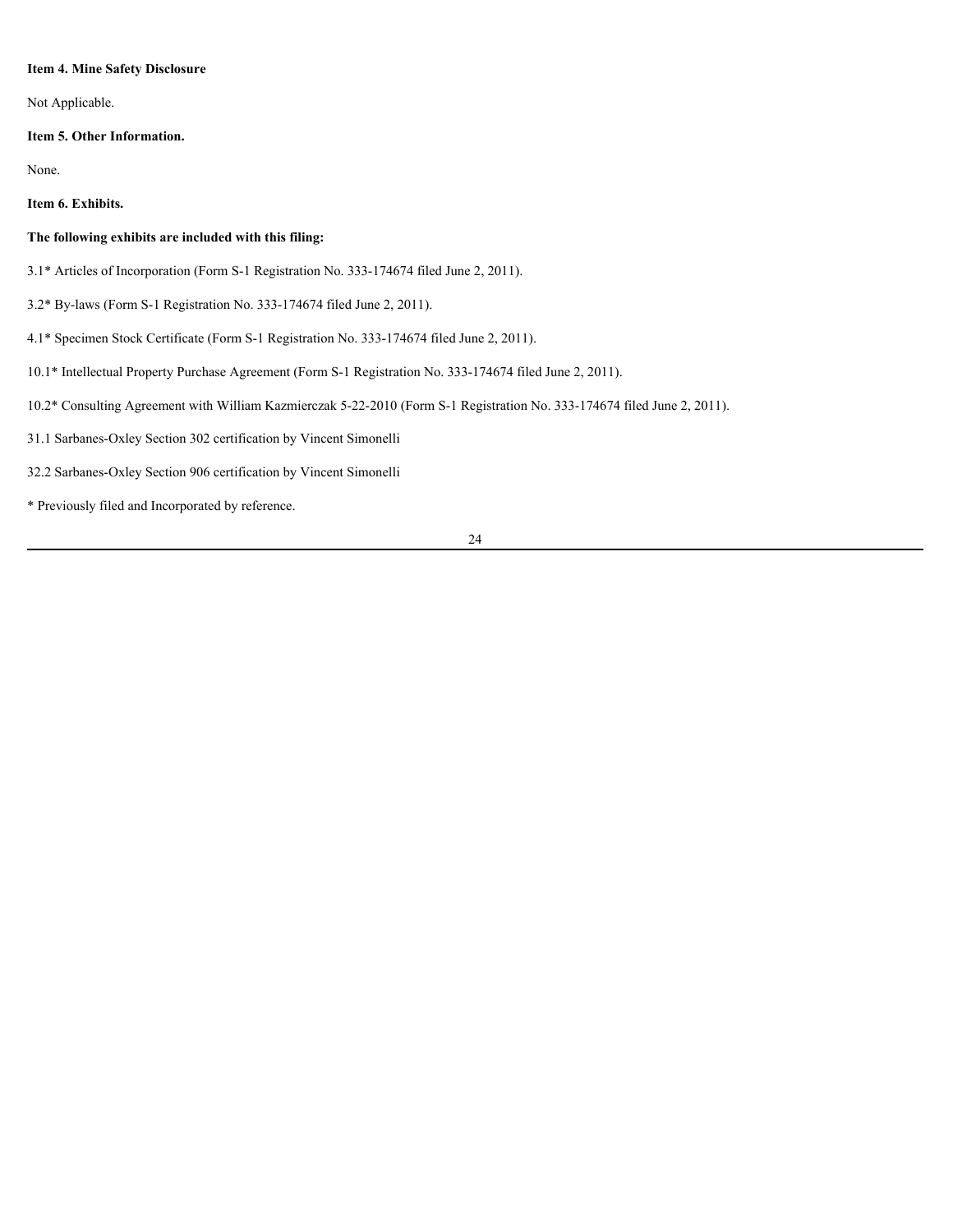# **SIGNATURES**

Pursuant to the requirements of Section 13(a) or 15(d) of the Securities Exchange Act of 1934, the Registrant has duly caused this report to be signed on behalf by the undersigned; duly authorized.

# Date: August 11, 2016 **The Virtual Learning Company, Inc.**

By: */s/ Vincent Simonelli*

Vincent Simonelli Chief Executive Officer and Chief Financial Officer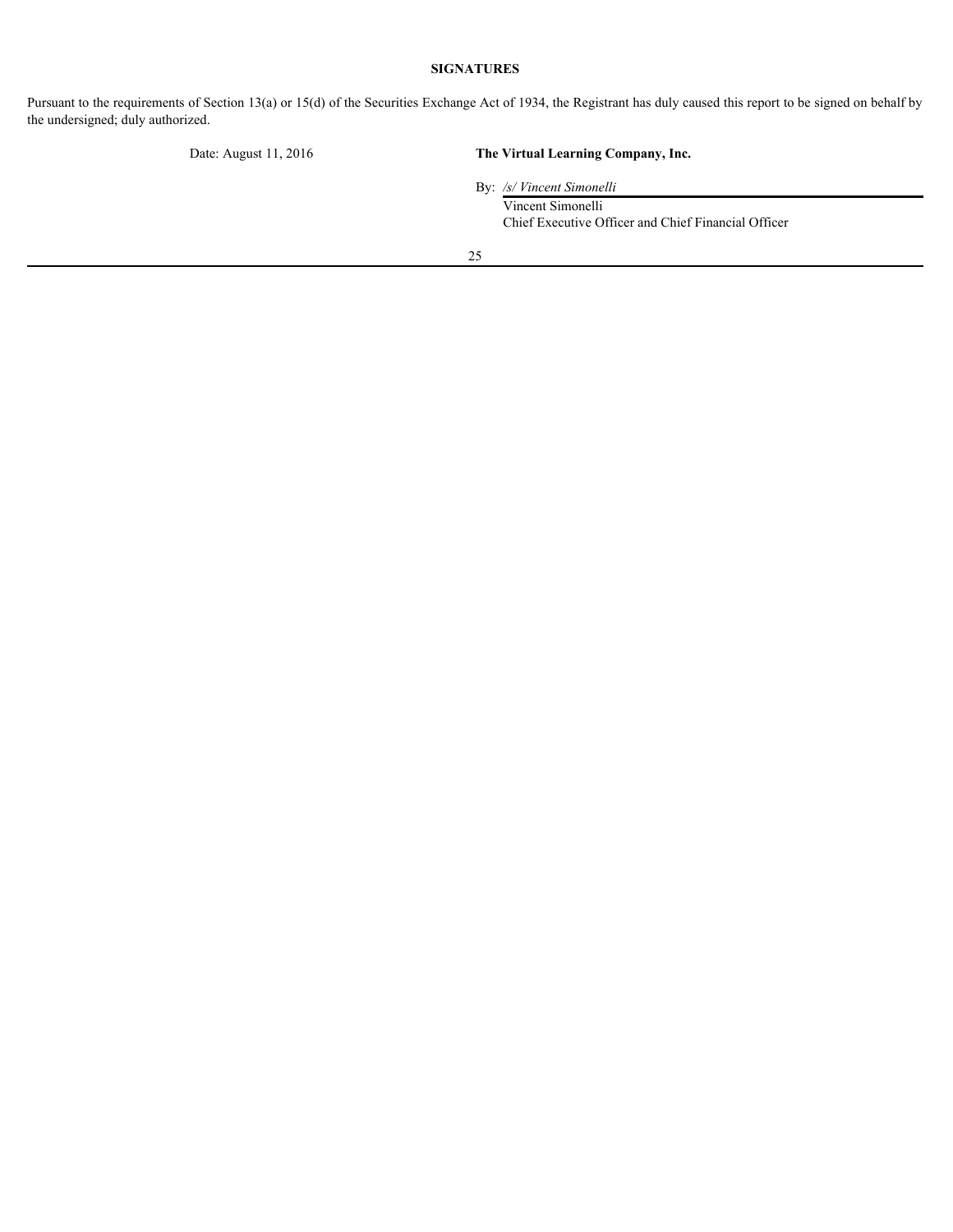## CERTIFICATION OF THE PRINCIPAL EXECUTIVE OFFICER PURSUANT TO SECTION 302 OF THE SARBANES-OXLEY ACT OF 2002

I, Vincent Simonelli, certify that:

(1) I have reviewed this quarterly report on Form 10-Q of The Virtual Learning Company, Inc.;

(2) Based on my knowledge, this report does not contain any untrue statement of a material fact or omit to state a material fact necessary to make the statements made, in light of the circumstances under which such statements were made, not misleading with respect to the period covered by this report;

(3) Based on my knowledge, the financial statements, and other financial information included in this report, fairly present in all material respects, the financial condition, results of operations and cash flows of the registrant as of, and for, the periods presented in this report;

(4) The registrant's other certifying officer(s) and I are responsible for establishing and maintaining disclosure controls and procedures (as defined in Exchange Act Rules 13a-15(e) and 15d-15(e)) and internal control over financial reporting (as defined in Exchange Act Rules 13a-15(f) and 15d-15(f)) for the registrant and have:

a) Designed such disclosure controls and procedures, or caused such disclosure controls and procedures to be designed under our supervision, to ensure that material information relating to the registrant, including its consolidated subsidiaries, is made known to us by others within those entities, particularly during the period in which this report is being prepared;

b) Designed such internal control over financial reporting, or caused such internal control over financial reporting to be designed under our supervision, to provide reasonable assurance regarding the reliability of financial reporting and the preparation of financial statements for external purposes in accordance with generally accepted accounting principles;

c) Evaluated the effectiveness of the registrant's disclosure controls and procedures and presented in this report our conclusions about the effectiveness of the disclosure controls and procedures, as of the end of the period covered by this report based on such evaluation; and

d) Disclosed in this report any change in the registrant's internal control over financial reporting that occurred during the registrant's most recent fiscal quarter (the registrant's fourth fiscal quarter in the case of the annual report) that has materially affected, or is reasonably likely to materially affect, the registrant's internal control over financial reporting.

(5) The registrant's other certifying officer(s) and I have disclosed, based on our most recent evaluation of internal control over financial reporting, to the registrant's auditors and the audit committee of the registrant's board of directors (or persons performing the equivalent functions):

a) All significant deficiencies and material weaknesses in the design or operation of internal control over financial reporting which are reasonably likely to adversely affect the registrant's ability to record, process, summarize and report financial information; and

b) Any fraud, whether or not material, that involves management or other employees who have a significant role in the registrant's internal control over financial reporting.

Date: August 11, 2016

*/s/ Vincent Simonelli*

Vincent Simonelli President and Chief Executive Officer (Principal Executive Officer)